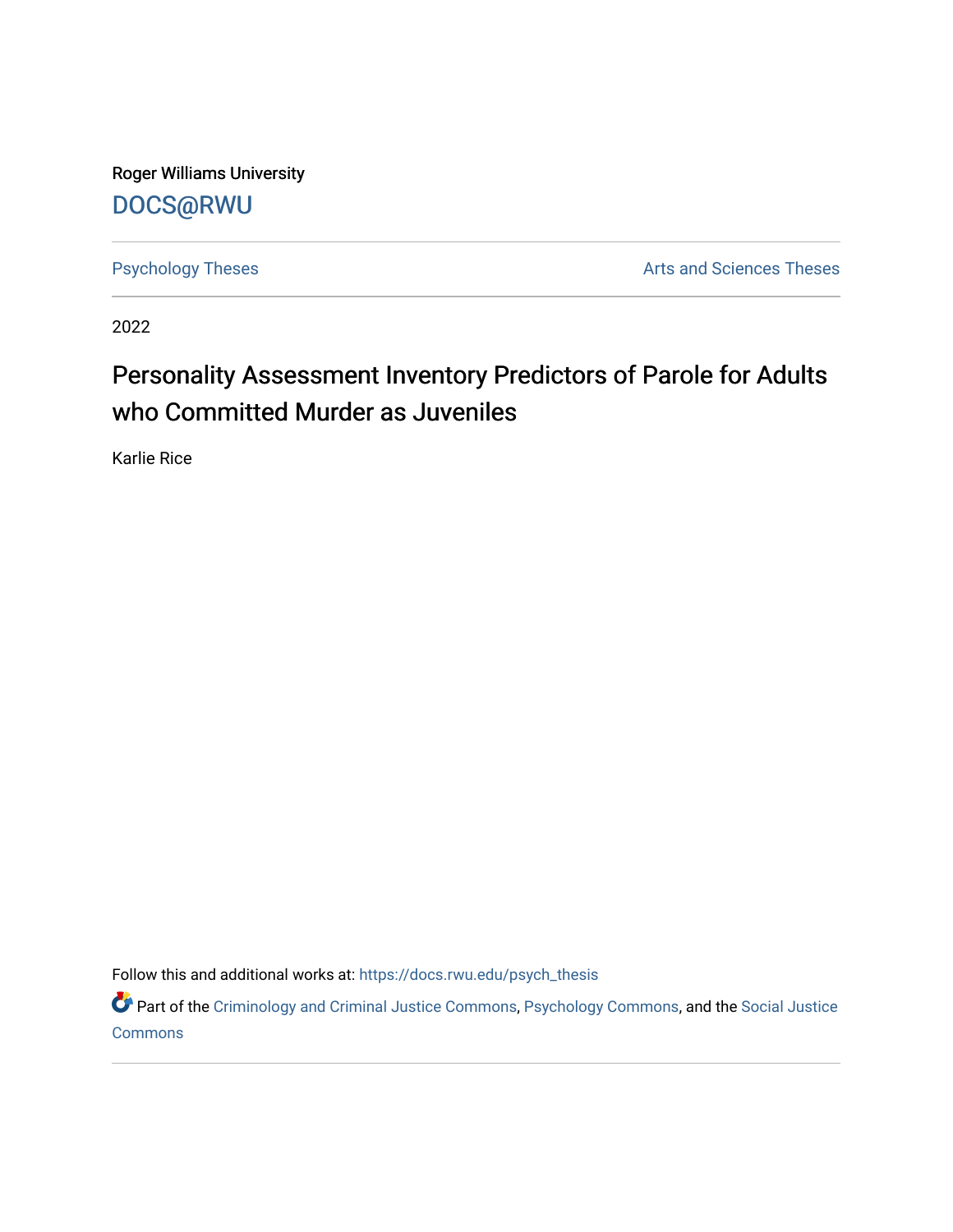### **Personality Assessment Inventory Predictors of Parole for Adults who Committed Murder**

#### **as Juveniles**

Karlie Rice

Master of Arts

Feinstein College of Arts and Sciences

Roger Williams University

May 2022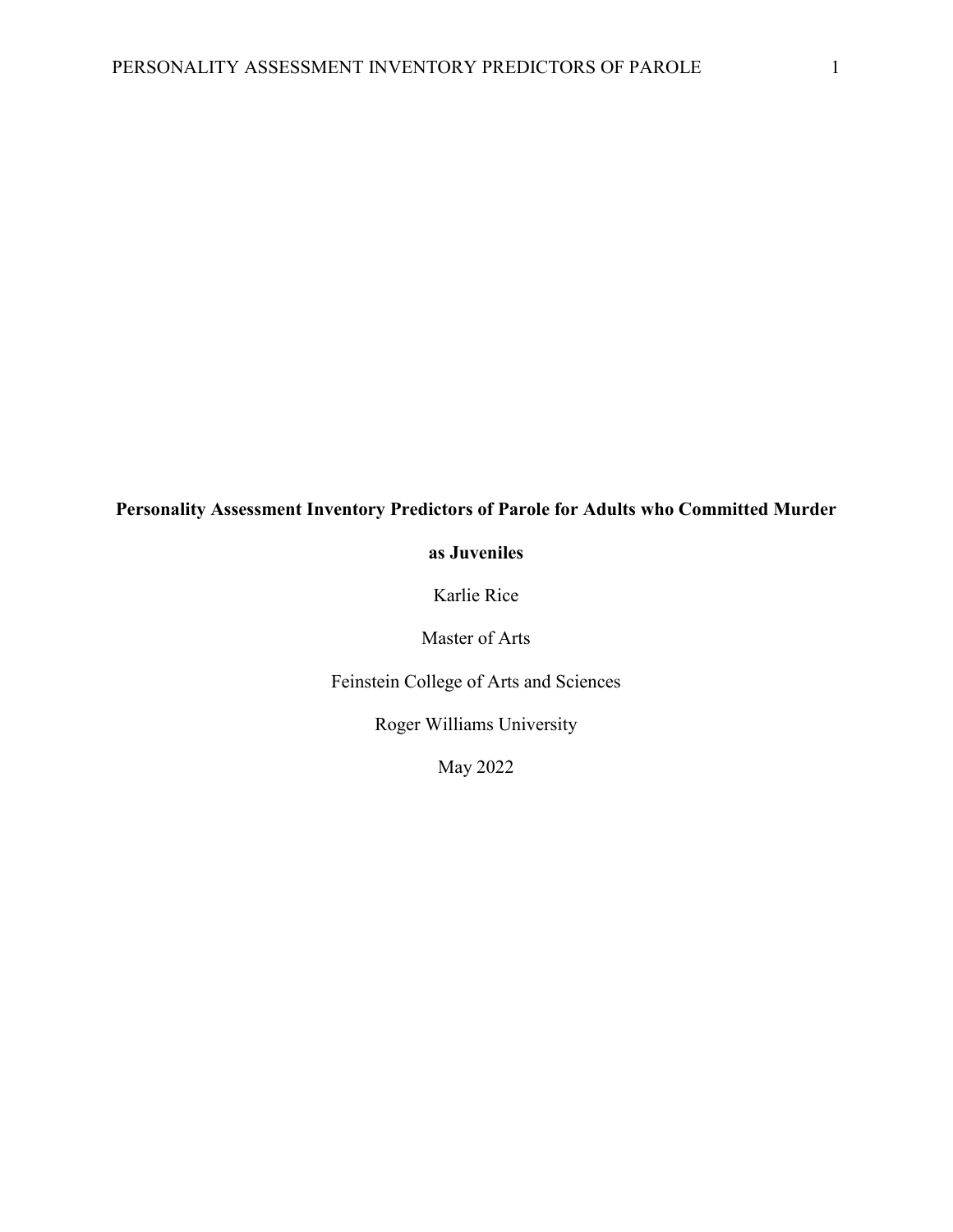#### **Abstract**

Previously juveniles as young as 14 guilty of murder were eligible to be sentenced to life without the possibility of parole. However, the decision of *Miller v. Alabama* (2012) declared mandatory life without the possibility of parole (LWOP) unconstitutional. Juveniles sentenced to LWOP were now able to be either resentenced or eligible for possible parole. The current study examined which scales on the Personality Assessment Inventory (PAI) predict parole outcomes for adult men seeking parole who committed murder when they were juveniles and sentenced to LWOP. The PAI is a 344-item self-report assessment comprised of validity, clinical, interpersonal and treatment scales. Parole candidates are either granted parole or are given a review date between one and five years. It was predicted that individuals denied parole or given longer review dates will score higher on the Antisocial, Aggression, and Violence Potential Index (VPI) scales of the PAI, have a higher number of disciplinary reports, and have lower participation in rehabilitation programs than individuals granted parole or granted lower review dates. Contrary to our predictions, the Aggression, Antisocial Scales, and Violence Potential Index on the PAI did not contribute to the prediction of parole decisions. However, there are many possible future directions pointed to by this research. Limitations of this study are discussed.

*Keywords:* juvenile homicide offenders, parole, PAI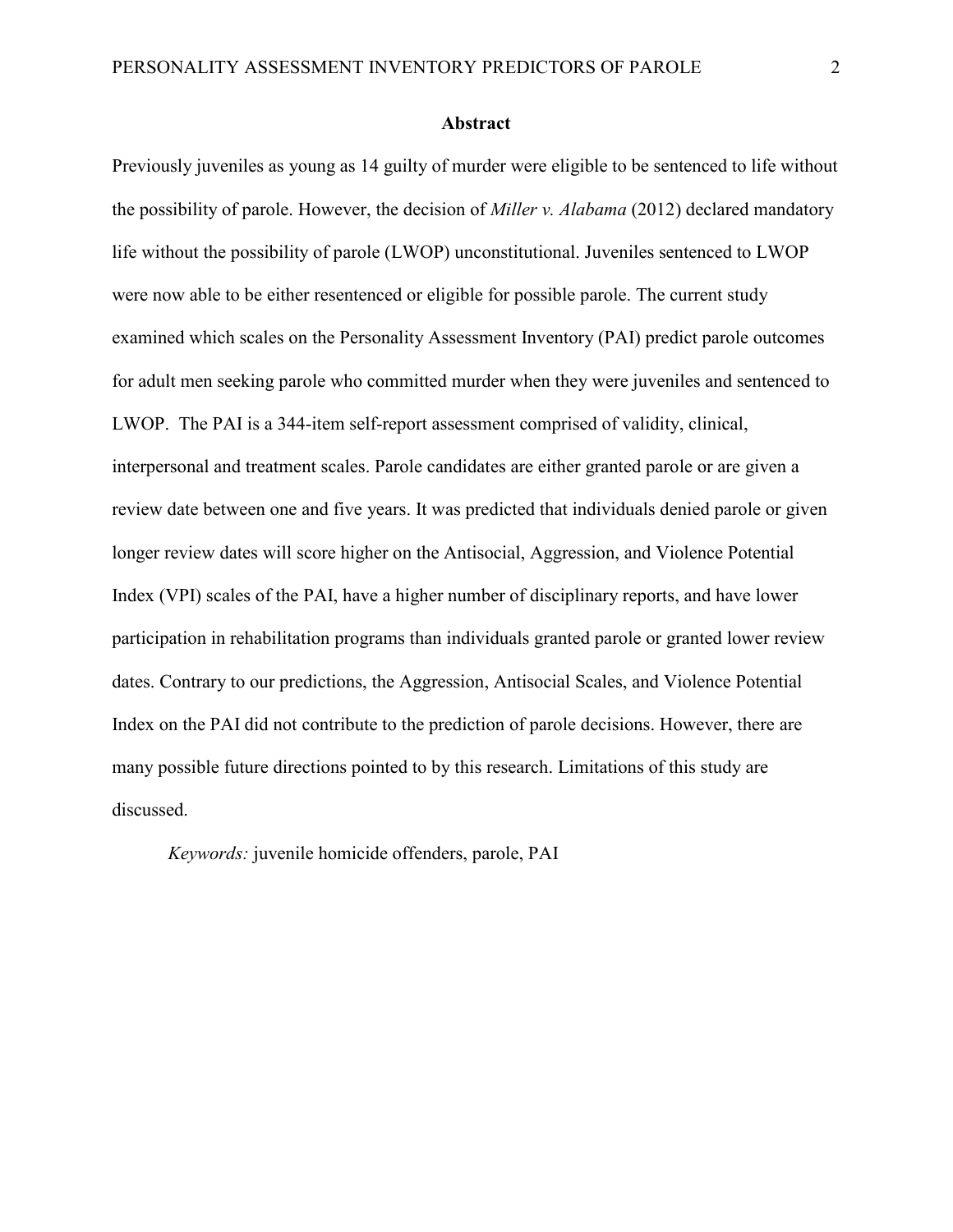## **Personality Assessment Inventory Predictors of Parole for Adults who Committed Murder as Juveniles**

Before the peak of public concern in the 1990's about juvenile violence, the sentence of life without the possibility of parole was rarely imposed on juvenile offenders (Human Rights Watch, 2005). These individuals were labeled "super-predators." This idea of irredeemable individuals came from public perception that the rise in juvenile violent crimes were being committed by individuals who were budding psychopaths and that the individual's committing these crimes should be treated the same as their adult counterparts (D'Ambra, 1997). Many believed that individuals like these were repeating violent acts and would continue into adulthood if not incarcerated for long sentences, even life sentences. However, research shows the opposite. Juvenile crime decreased during this alleged "juvenile crime panic" in the 1990s (Monahon & Kaban, 2009).

#### **Adolescence, the Supreme Court, and the Limits of Sentencing**

There has been a shift in the way we construe culpability for juvenile offenders in the courts. The U.S. Supreme Court, a late comer to this shift, has gained ground through a series of path-breaking decisions on the limits of punishment for juveniles convicted of serious crimes, even murder. The first shift resulted from *Roper v. Simmons* (2005) which declared that juveniles under the age of 18 who committed a capital offense could no longer be sentenced to death. They argued that death for juveniles was against the Eighth Amendment prohibition against cruel and unusual punishment. Prior to this case, a death sentence decision for a juvenile was left to the judge or jury (Giunta, 2008). This court decision was a major shift in the ideology of culpability of juveniles.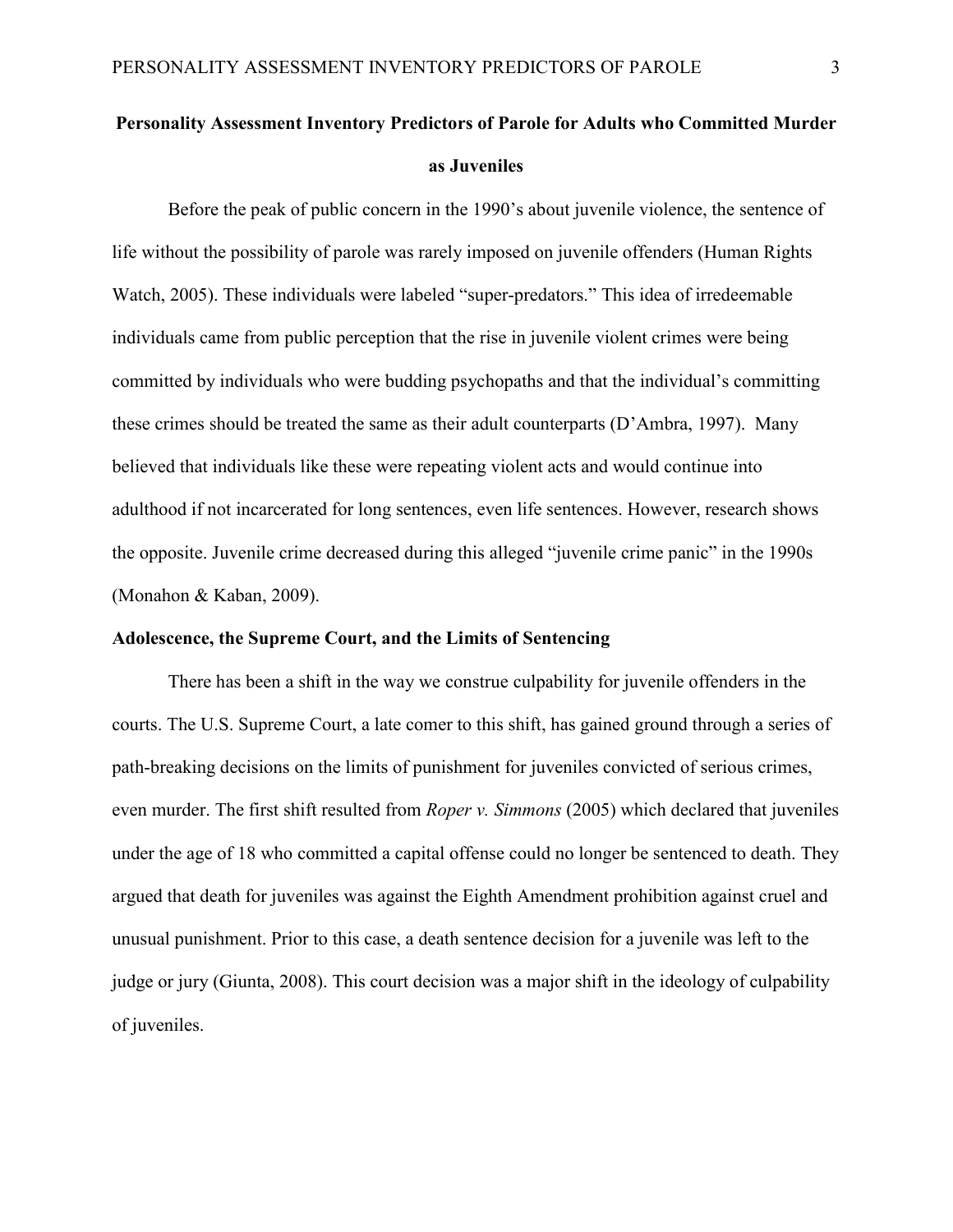The next reform addressed juveniles convicted of non-homicide offenses. *Graham v. Florida* (2010) declared that a life without the possibility of parole sentence for a juvenile convicted of a non-homicide offense was unconstitutional under the Eighth Amendment. Prior to *Graham*, it was legal in 31 states to impose this sentence for non-homicide offense, and it was argued that this type of sentence for juveniles was disproportionate to the crimes they were committing (Siegler & Sullivan, 2011).

Prior to *Miller v. Alabama* (2015), juveniles could receive an automatic LWOP for committing a murder as young as 14. *Miller* ended that, making it unconstitutional to give automatic LWOP to a juvenile offender but left intact discretionary LWOP sentences based on an individualized hearing. *Montgomery v. Louisiana* (2016) expanded the *Miller* decision and said that those who were sentenced to LWOP should now be either eligible to be resentenced or released (Arnold et al., 2018). Since then, states have been working retroactively to have parole hearings or resentencing hearings for the offenders who received the sentence of life without the possibility of parole.

A problem in the resentencing phase is the absence of criteria to determine who should be eligible for a LWOP sentence. *Miller* (2012) asserts that LWOP sentences should be reserved for the "rare" juvenile considered "irreparably corrupt," and beyond the point of rehabilitation. This raises the problem of whether psychological science can establish reliable and valid methods to determine which juveniles facing JWOP are beyond the reach of rehabilitation and are likely to persist in their violent offending across the life course.

#### **Adolescent Brain**

The National Youth Risk Behavior Survey (YRBS, 2005) documents a high rate at which adolescents engage in risky behavior, such as driving without a seatbelt or while drunk, using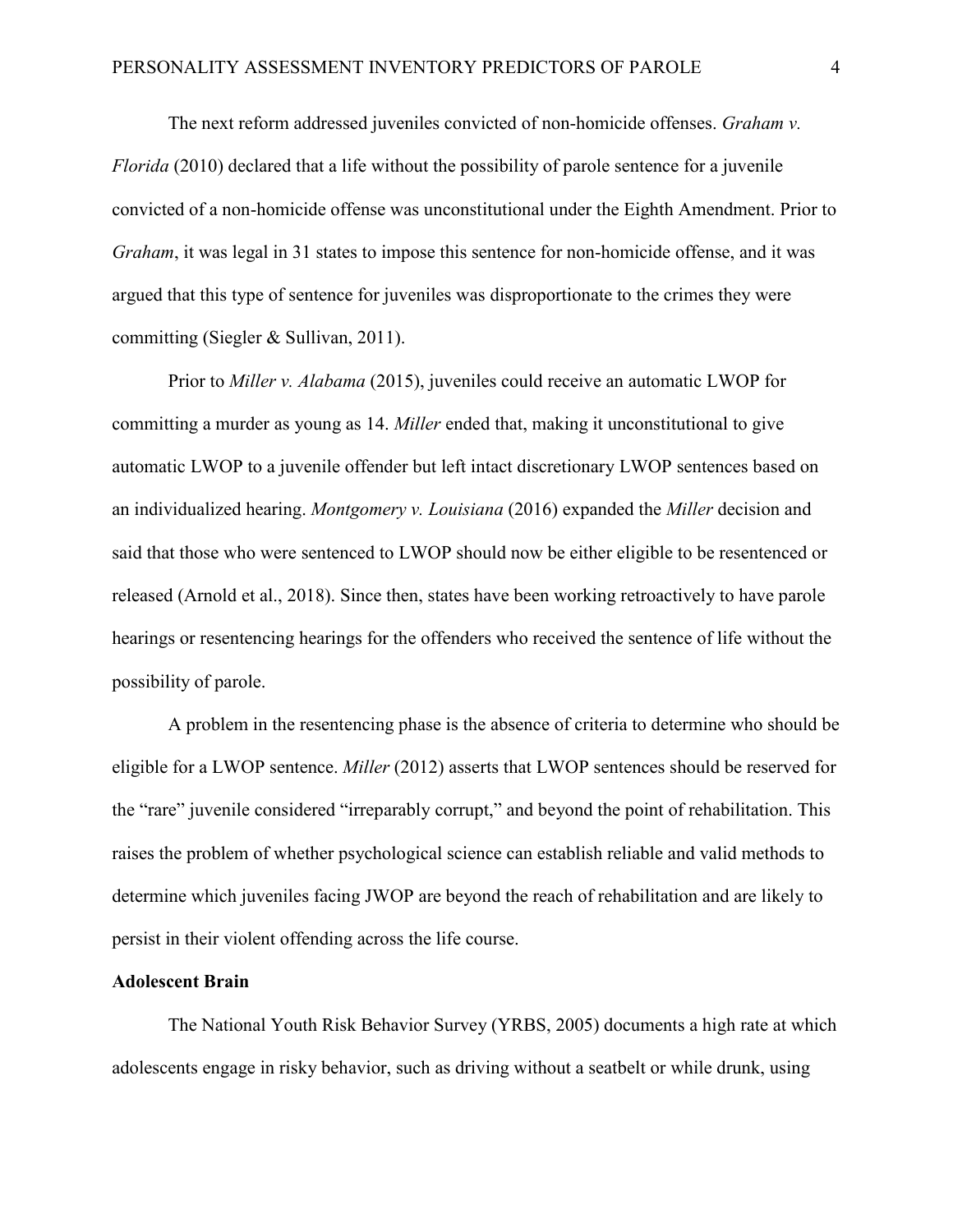illegal substances, engaging in unprotected sex and many other types of dangerous and risky behaviors. However, there remains a debate about the underlying causes behind the high-risk behavior of adolescents (Casey et al, 2008). A prominent argument against juvenile offenders receiving LWOP is their still developing brain. Differences in brain development are associated with juveniles being prone to risk-taking, being more heavily influenced by their emotions, and being more vulnerable to negative influence of their peers. This is because their prefrontal cortex, a core component when it comes to our decision-making, is not fully matured (Blakemore & Robbins, 2012). This results in juveniles having an underdeveloped brain that lacks complete control over their decision-making processes and self-regulation compared to a fully developed adult brain.

The prefrontal cortex is the part of the brain that helps control impulses and is not fully developed until adulthood. This leaves adolescent brains more susceptible to poor decisionmaking due to acting on primarily impulse and emotion. In fact, it is not until individuals reach the middle of their 20s when this brain structure is fully developed. This leaves juveniles not being able to weigh the possible consequences and potential risks of their behavior and make them less able to think ahead of their adult counterparts. This ability to think ahead is even more disinhibited in situations that are emotionally charged due to the amygdala, a part of the brain that reacts to detection of fear, being elevated in adolescent brains. This again, leaves them more susceptible to act on impulse due to relying more on the amygdala than their underdeveloped prefrontal cortex.

In an adult brain, the more developed prefrontal cortex would be able to be more heavily relied on to weigh the consequences of their actions and have more cognitive control in emotionally charged situations. This is due to the failure of the adolescent prefrontal cortex to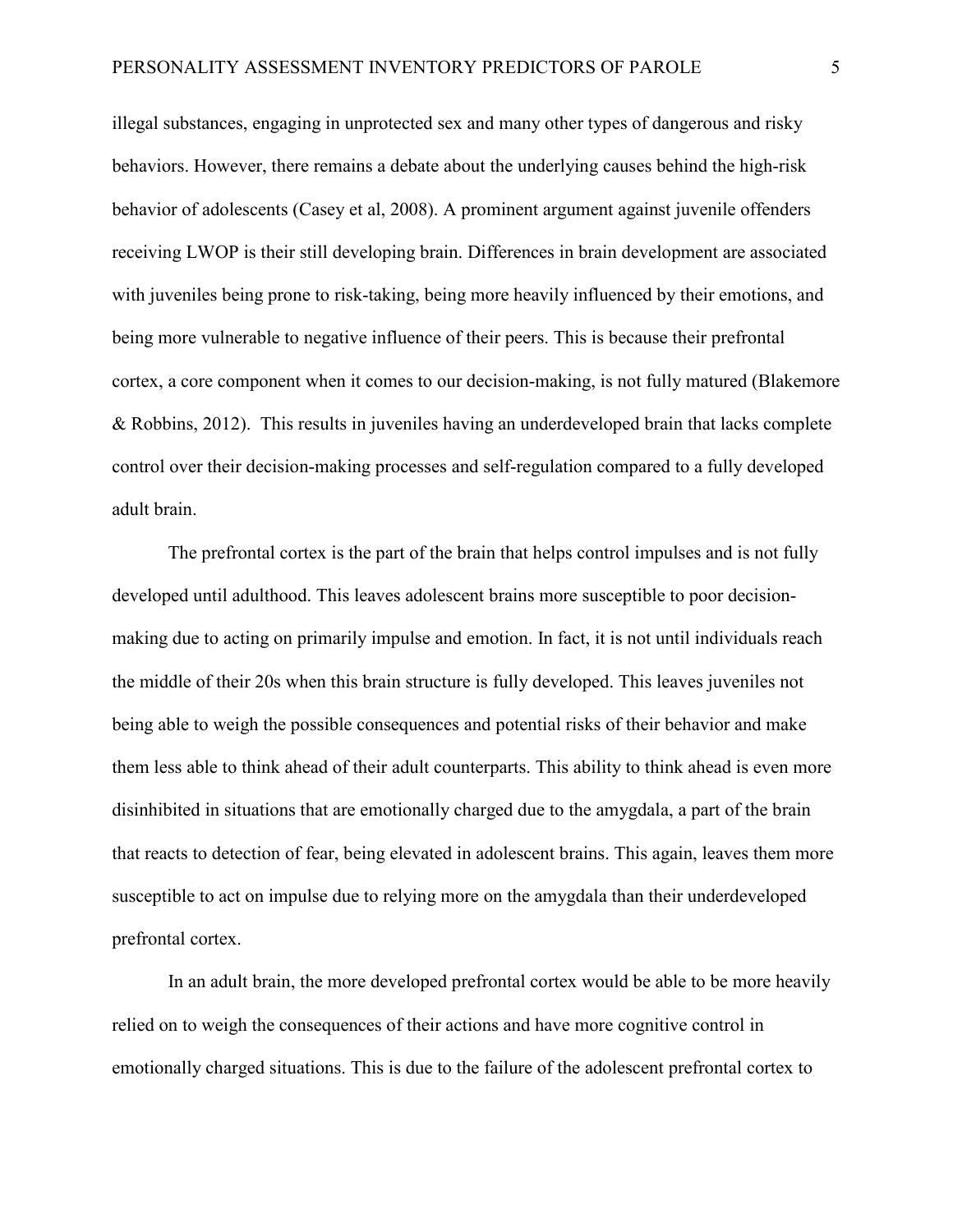modulate a more primitive limbic system, which is the part of the brain that is important when forming emotional responses. This may lead the juvenile to act out more aggressively than an adult may have in the same situation. Casey et al. (2008) suggest that it is the prefrontal cortex immaturity paired with an active limbic control system that plays a big part in the deficient decision-making processes of juveniles. The limbic system develops earlier than the prefrontal cortex, resulting in more emotionally influenced and impulsive decision-making. Furthermore, adolescents also have a heightened response to rewards that causes them to be more involved in the risk-taking behavior (Casey et al., 2008).

Other popular theories about adolescent impulsivity and risk-taking portray adolescents as more unconcerned or unaware of the consequences of their behavior. However, contrary to this theory, adolescents do about the same as adults when tested about their capacity to perceive risk (Steinberg, 2007). Regardless of their capacity for risk perception, typically, as an individual ages they tend to become less involved in substance use and delinquency (Steinberg & Morris, 2001). Therefore, they are not only able to perceive risky behavior the same as adults but will most likely grow out of this type of behavior as they transition from adolescence to adulthood.

Steinberg (2007) offers a slightly different explanation and says that the brain's controlsystem is just as strong in adolescents as it is in adults and can be used to overcome impulses; however, it is only less effective in adolescents in social situations where they are under heightened emotional arousal, often termed "hot cognition" typically occurring within the context of other peers. It is when the adolescent is in the presence of others or under some emotional arousal that the control network cannot subside these impulses like it can in adults. Adolescents tend to care more about conforming to their peers and typically are more interested in seeking approval from their peers than adults are. This is what leaves them more prone to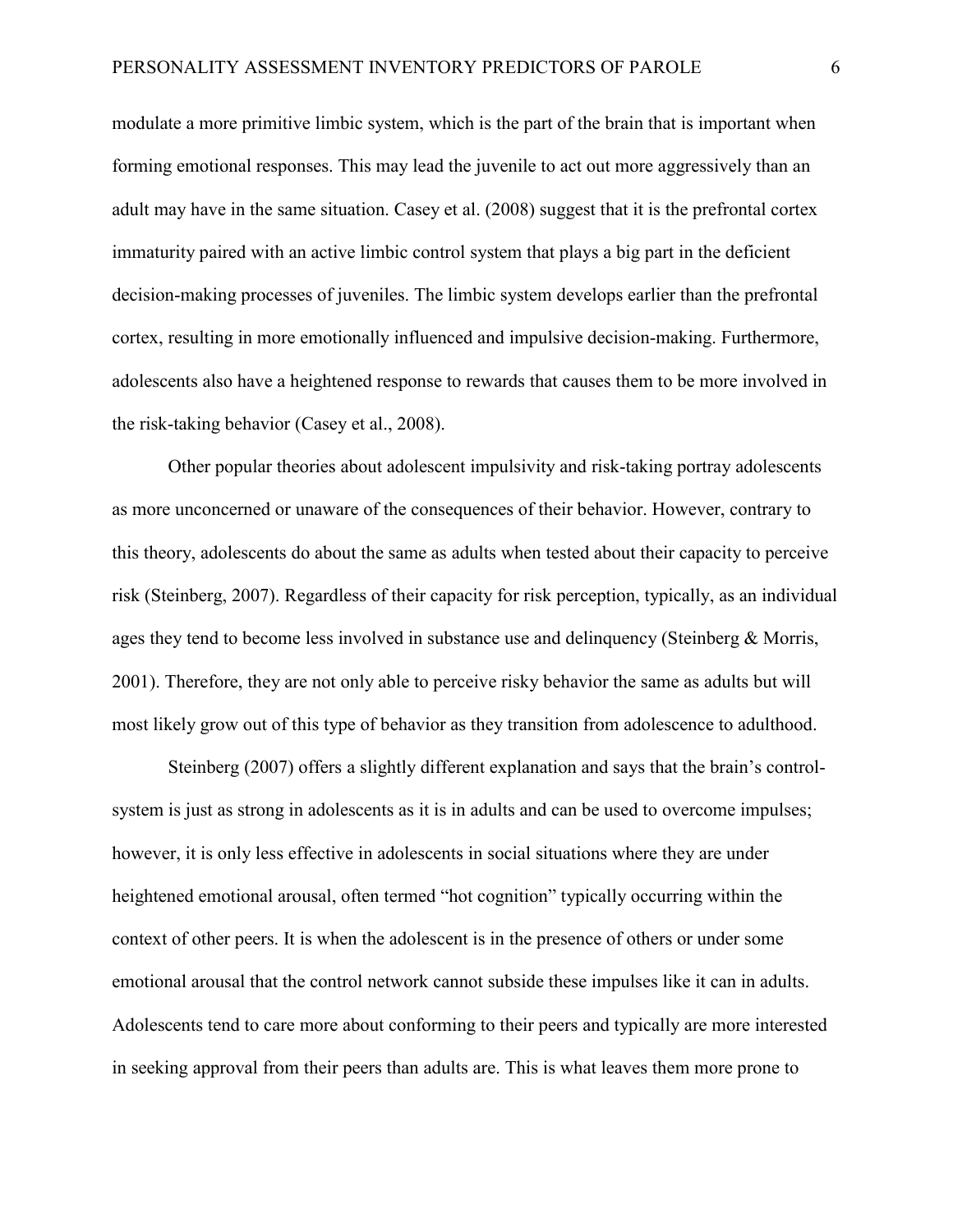risky behavior and explains that as this control network develops with age, they are more able to control their impulses. Research has thus shown that it is differences in brain development of adults and adolescents in the prefrontal cortex that is known to play a critical role in social decision making between helps explain the more impulsive and risk-taking behavior of adolescents (Steinberg & Morris, 2001).

#### **Juvenile Offenders**

There is recent accumulating research about the clinical and legal characteristics of juvenile homicide perpetrators and their risk of violent recidivism. Various reasons for why these individuals kill have evolved through the years primarily starting with the belief that psychodynamic factors animate their homicide. This was the core belief in the 1940s and 1950s. Among some of the other explanations are that the individuals were having psychotic episodes or had other forms of severe psychopathology. These types of explanations aided in the name 'super-predator' to describe these juvenile homicide offenders. Although mixed beliefs on the type of psychopathology of the juveniles existed, the most common diagnosis of these juveniles were personality disorders and conduct disorders (Heide, 2003).

Among some of the other reasons discussed in the literature are neurological impairments and low intelligence. Zagar et. al. (1990) found that their group of homicidal offenders were more likely to have severe learning disabilities when compared to nonviolent delinquents. However, there are others that argue that these differences occur very infrequently and are almost absent in juvenile murderers (Heide, 2003). DiCataldo & Everett (2008) found that in their sample comparing juvenile homicide offenders to juveniles who committed other violent offenses, that the homicide group was less likely to have significant mental health problems and other established risk factors predictive of violence.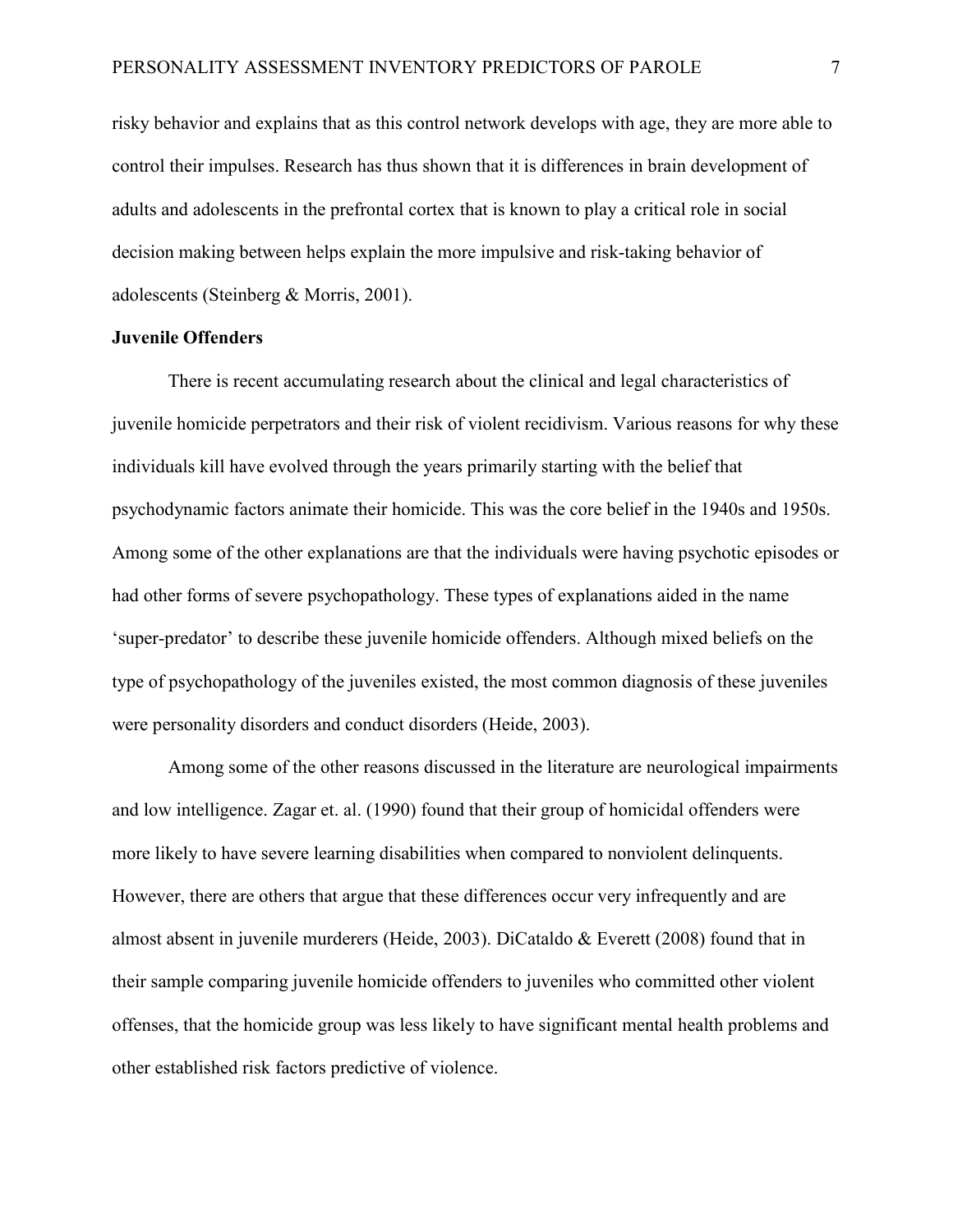There are family and other social factors that have been identified for juvenile homicide offenders. Zagar et al. (1990) found that when looking at nonviolent delinquents and matching them to homicidal delinquents, those who were homicidal tended to have more criminally violent families and introduced violence to the child from an earlier age. The majority of the juvenile homicide offenders studied tend to grow up in adversarial settings where there is some type of abuse or mistreatment occurring in the household (Heide, 2003). Many of the juveniles come from families that contain some type of sexual or physical abuse and have parents that abuse drugs and alcohol. The parents of these juvenile offenders often have criminal histories themselves (DiCataldo & Everett, 2008).

Juvenile homicide offenders typically have some involvement in other antisocial behavior and substance use. The same Zagar et. al. (1990) study found that homicidal offenders were more likely than their matched counterparts to participate in gangs and substance abuse. Heide (2003) further expands this and includes a history of fighting and having school attendance issues. The same study discussed how the rates of substance abuse in other studies vary, some claiming that 20% of the juvenile killers reported substance abuse while some others report as high as 70% of their sample participating in this type of behavior. Another characteristic that is associated with juvenile murderers is exposure to weapons and their availability to these weapons. DiCataldo  $\&$ Everett (2008) found that their sample of juvenile homicide offenders were more likely to have weapons, specifically guns, inside their house compared to a group of juveniles committed for other violence offenses excluding murder. Among some of the other factors that are more prevalent in homicide offenders compared to non-homicidal violent offenders are school suspensions, neighborhood disorder, and prior arrests (DeLisi et al., 2016)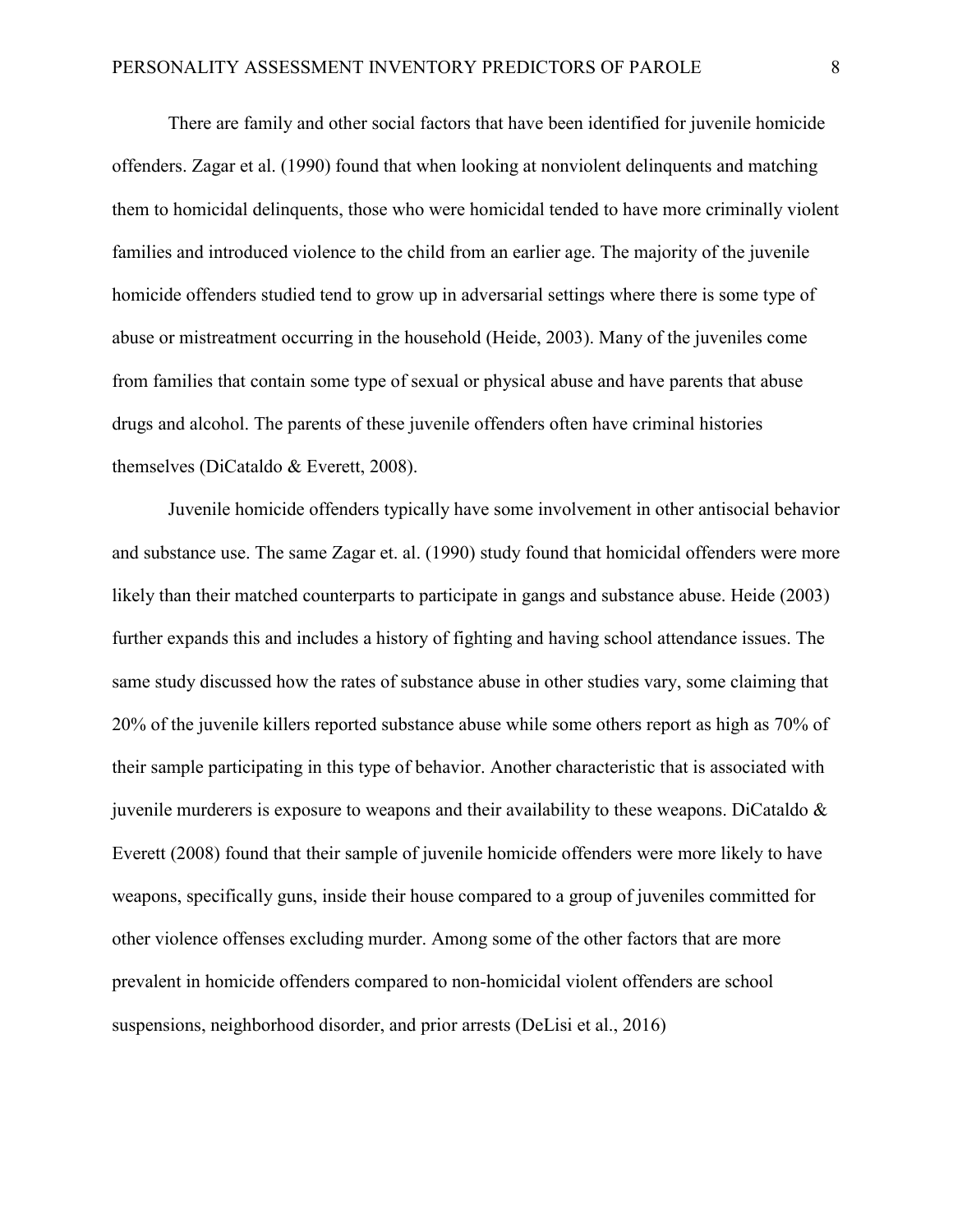There have also been differing views on whether juvenile homicide offenders are at high risk for violent recidivism. In Heide's (2003) review of the literature from the last 50 years, she explored differing estimates of recidivism rates for juvenile homicide perpetrators. One study found that only about 5% of these juvenile murderers will go on to continue committing crimes (Monahon & Kaban, 2009). A reason for this could be that those who are more likely to take part in treatments are less likely to reoffend. However, this statistic is mainly an outlier as much juvenile offender research shows that these individuals recidivate at a higher rate. Heide (2001) looked at a sample of juvenile homicide offenders who committed murder and found that within three years of their release, 60% of them had gone back to prison. Liem (2013) found that individuals imprisoned for reasons beside homicide were more likely to reoffend than their sample of homicide offenders. On the other hand, some studies find that although they may not go on to commit more homicides, they are equally likely to commit other violent crimes at a similar rate as nonhomicide offenders (Heide, 2003).

#### **Parole Decisions**

At a parole hearing in the Commonwealth of Massachusetts, parole candidates receive either a setback for a re-hearing or are paroled. A setback includes several years that the individual will have to continue to serve before their next hearing. This ranges from one to five years in Massachusetts.

It is the job of the parole board to decide if the individual has met the goals of sentencing: punishment, public safety, deterrence, and rehabilitation (Haas, 2018). Among some of the specific factors that are considered when determining if the inmate has met these goals include age, institutional adjustments, length of the individual's sentence, social support, and any correctional counselor recommendations (Bowman & Ely, 2017; Hail-Jares, 2015; Jiang &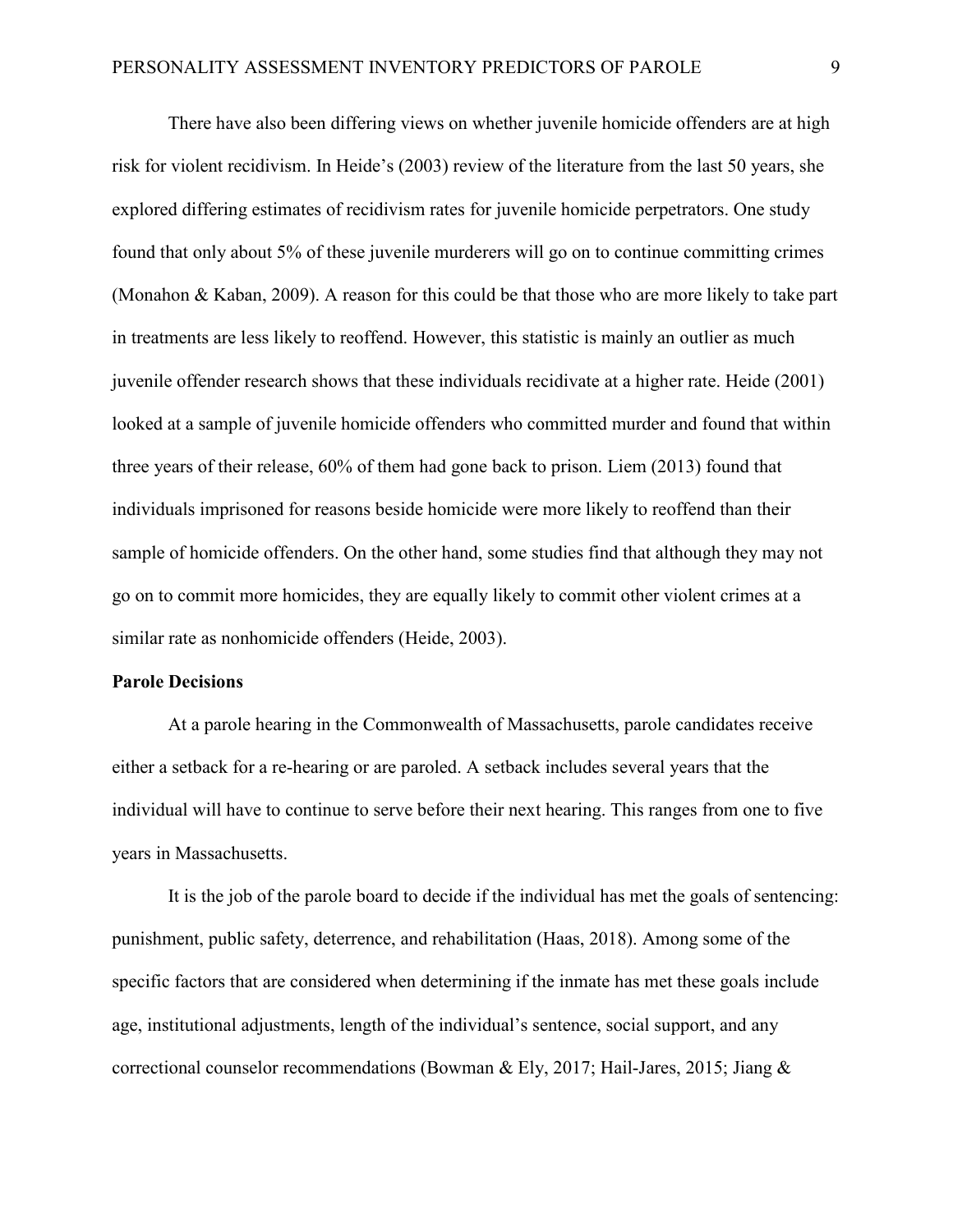Winfree, 2006; Morgan & Smith, 2005). Hussemann & Siegal (2020) conducted a study looking at the implementation of the *Miller-Montgomery* decision in Michigan and found that the most important factor in the resentencing of a juvenile given an LWOP sentencing was their institutional record. They found that many parole decision-makers interviewed after the resentencing hearing identified that the main factors that contributed to an individual's parole decisions were the number of disciplinary reports an individual received, their participation in rehabilitation and educational programs, and engagement in service work. Some of the reasons individuals are denied include the following: lack of insight, limited program participation, a lengthy disciplinary history, or lack of compassion for their victims (Haas, 2018). Research has thus shown that disciplinary history and program participation are significant factors in the parole board's decision.

#### **Risk-Need-Responsivity Theory (RNR)**

Numerous research studies assessing an individual's risk use the RNR theory as a guide. This theory was first developed in the 1980s and looks at the assessment and treatment of offenders. Although this model was developed to assess the individual's risk and need for treatment, it could offer some insight on how the parole board assesses offenders and makes decisions on the inmate's possible release. It is also the leading theory for correctional classification (Arnold et. al, 2018).

This theory has three different principles: risk, need and responsivity. The responsivity aspect has two different parts: general and specific responsivity. General responsivity uses cognitive social learning methods to affect behavior, while specific responsivity is more about methods that adapt to the individual. The aspect relevant here would be the specific responsivity because it considers different characteristics of the individual such as biopsycho-social factors,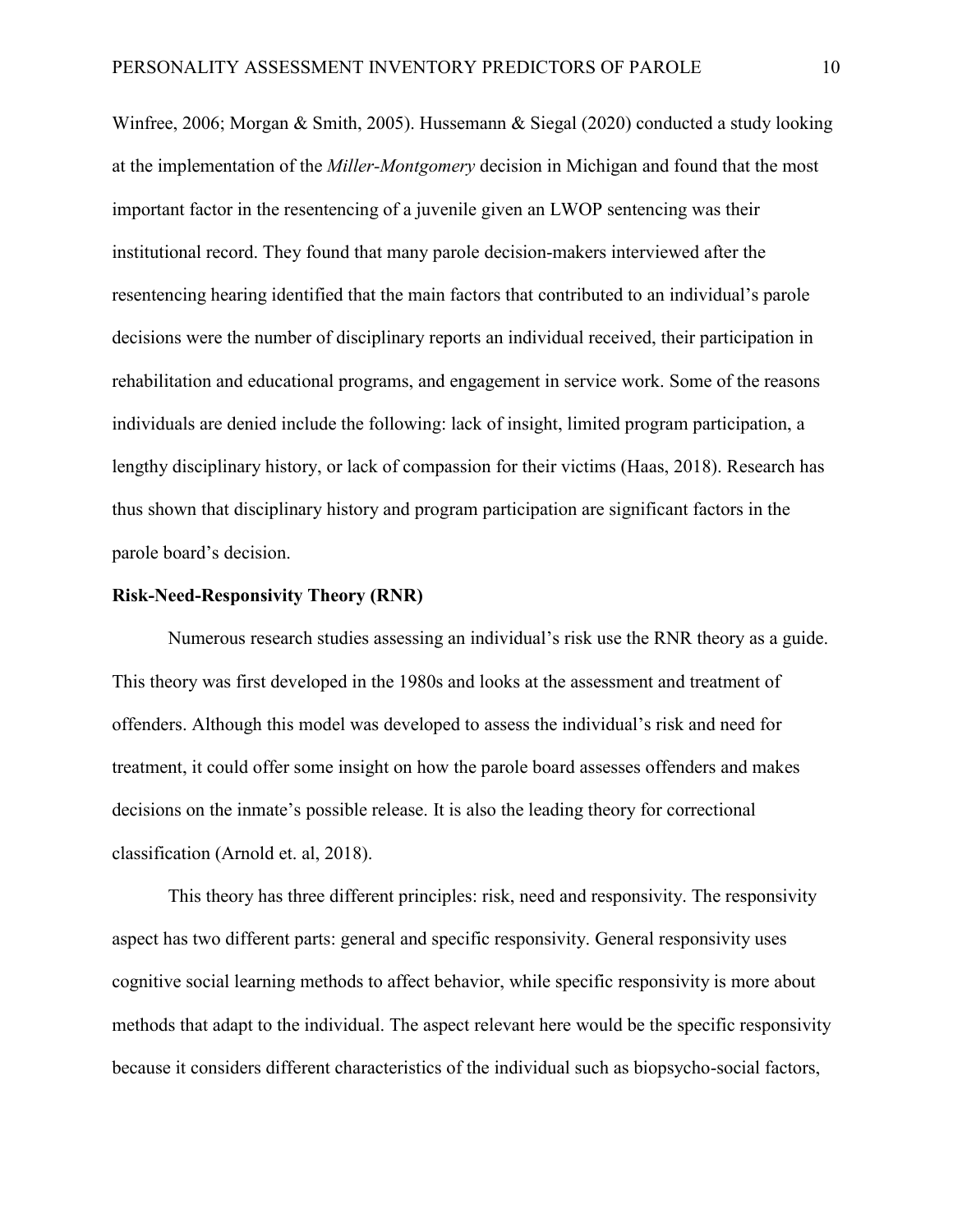motivation, personality, and strengths (Bonta & Andrews, 2007). The creators of this model also advocate that responsiveness to treatment is also important when assessing an individual's risk. Therefore, program participation can be an important part of assessing risk of an individual.

Research that studies the RNR theory has produced eight different risk factors. These factors are the "central eight": a history of their school or work, pro-social recreational activities, substance abuse, family and martial relationships, antisocial associates, antisocial cognition, history of antisocial/criminal behavior, and antisocial personality traits (Arnold et. al., 2018). Most of the risk factors of these "central eight" are dynamic risk factors. Dynamic risk factors are important in LWOP juvenile resentencing because they are useful predictors since they can change over time (Ruiz et. al., 2013). These are risk factors that can change when an inmate is in prison due to programs and services offered. Although they are useful there has been some criticism that dynamic risk factors are not as strongly predictive as static risk factors. However, research has also supported the predictive value of dynamic risk factors (Arnold et. al., 2018). Treatment tries to target these type of risk factors since they are more amendable to treatment and change than the static risk factors.

Risk for re-offense is important when making parole decisions, because a good parole decision includes weighing level of risk of the individual if they are to be released to the community. The risk principle of this theory has been tested in multiple studies and has shown that it can be effective when trying to reduce reoffending, which is one of aspects the parole board looks at (Barnes-Lee, 2020). This model serves as a guide when assessing what risk factors an individual has and if they are parole eligible.

#### **Personality Assessment Inventory (PAI)**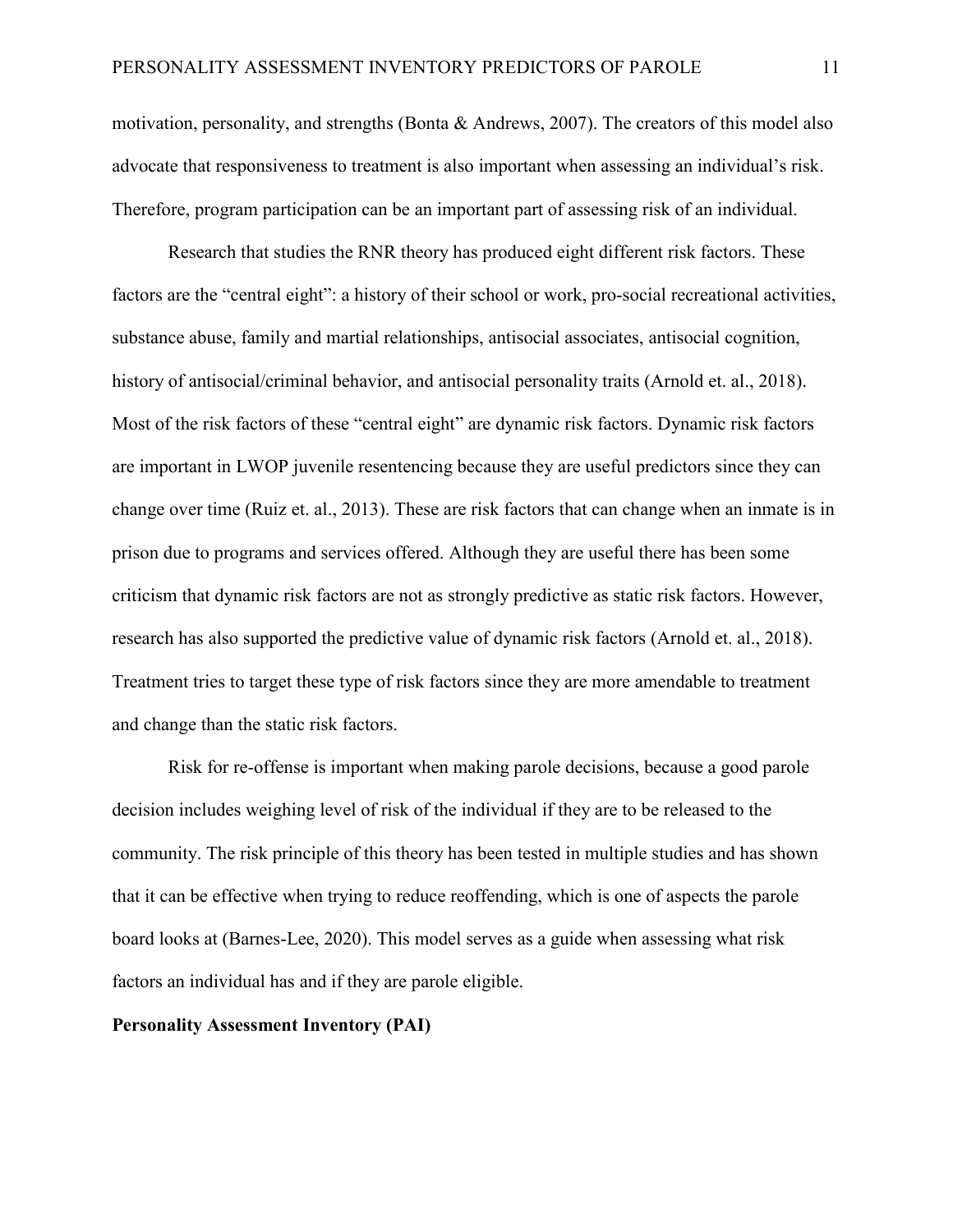Multiple assessment tools are available to assess an individual's current range of psychopathology and personality traits. A common assessment tool often used with forensic population is the Personality Assessment Inventory (PAI) (Morey, 1991). The PAI is a selfreport questionnaire consisting of 344 items that load on multiple scales that include validity, clinical, interpersonal, and treatment-related scales. The PAI only requires a fourth grade reading level, making it more comprehensible for an inmate and giving it advantage over other selfreport measures requiring a higher reading level, such as the MMPI-2-RD, for instance, which has a sixth grade reading level. Prison officials can use the relevant clinical features in the PAI to help make decisions regarding their diverse inmate population regarding mental health and behavioral needs (Reidy et. al., 2016). Lastly, there are several validity measures incorporated in the instrument itself to prevent concerns about its accuracy.

As suggested by Reidy et. al. (2016), the PAI has good internal reliability with alpha levels ranging from .66 to .93. Groth-Marnat (2016) described the test-retest reliability for the individual scales ranging from .68 to .92. The median was .83 for test-retest reliability. For subscales, the test-retest reliability ranged from .68 to .85 with a median of .78. Not only has the PAI been shown to have high construct validity, but it also has held up in different research with diverse racial and ethnic groups in the United States. This is important for our sample, as our population will deal with a variety of individuals with various racial and ethnic backgrounds. Some criticism has come that there was not enough Latino/a representation in the normative sample. However, African Americans are well represented in the normative sample and most of the research that has been done on racial and ethnic groups has been positive. Some limitations of this assessment are that it is self-report. However, there are certain scales that measure the consistency and accuracy of responding (Growth-Marnat, 2016).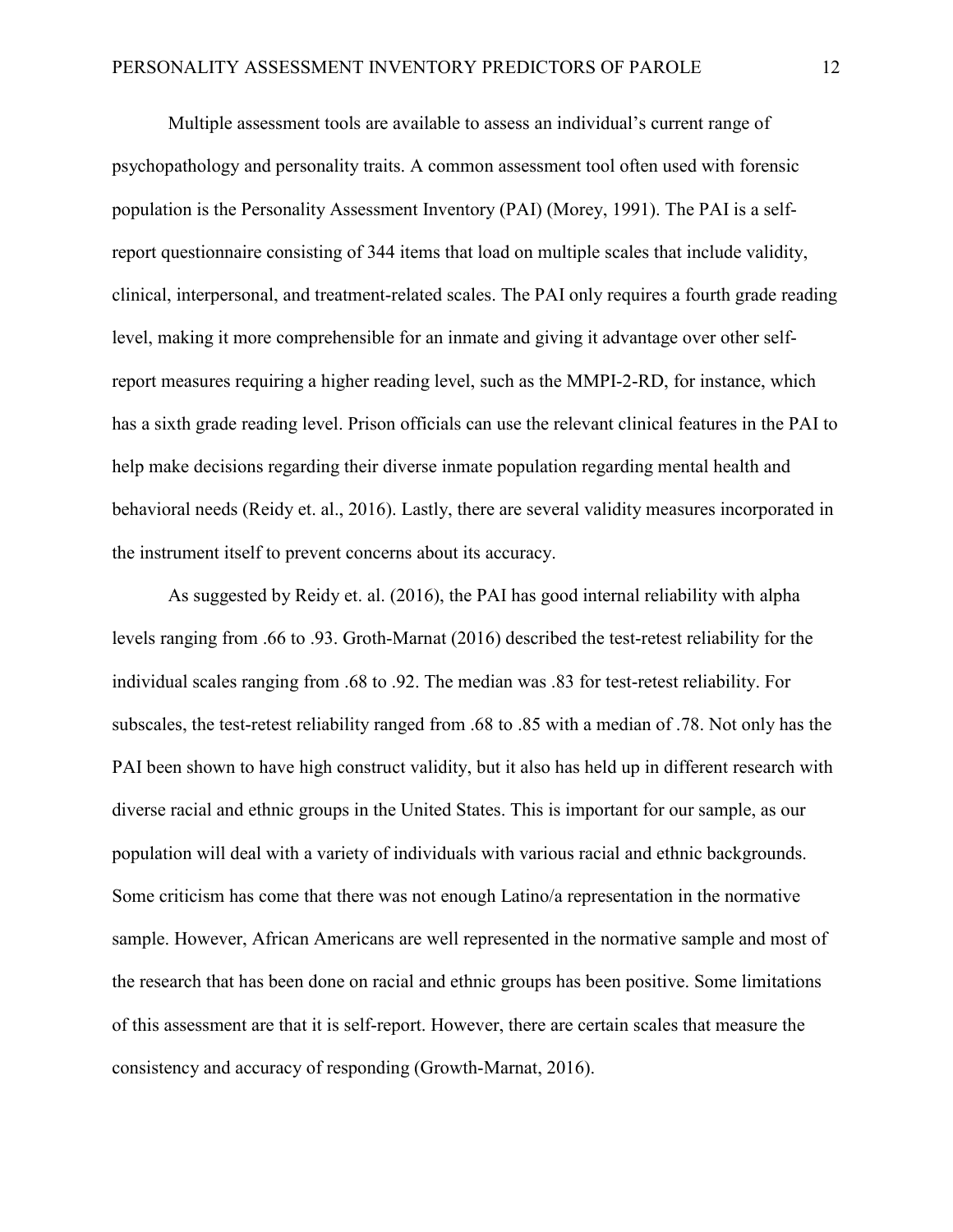Research on the PAI has a wide range of clinical applications. Some uses of the PAI have included risk assessment, need for treatment, psychopathy, recidivism, suicide risk and other clinical applications (Ruiz et. al., 2018). Cashel et. al. (1995) also found the PAI predictive of an inmate's defensiveness. Ruiz et. al. (2018) conducted a study to see whether the PAI could be useful in creating measures from the DSM-5 for personality trait domains within the Alternative Model for Personality Disorders. Penson et. al. (2016) looked at two specific scales of the PAI, the Borderline (BOR) and Antisocial (ANT) scales, to see how well they predict general offending and substance use and found that both scales related to predicting future negative outcomes.

#### *PAI Scales and Subscales*

Several PAI scales appear to assess factors relevant to constructs the parole board takes into consideration. The Aggression (AGG), Antisocial (ANT), and Violence Potential Index (VPI) scales have been studied as to its ability to predict general reoffending, violent reoffending, and institutional misbehavior (Ruiz et. al., 2018). Some other scales of the PAI that have been shown to be predictive of prison infractions are the Borderline Features (BOR), Mania (MAN) and Paranoia (PAR) scales, but they have not shown to be as strong predictors and therefore are not included in this study (Reidy et. al., 2016).

The Aggression scale (AGG) is one of the treatment scales of the PAI and assesses Verbal Aggression (AGG-V), Aggressive Attitudes (AGG-A), and physical aggression (AGG-P). These specific scales relate to the RNR theory because they express aspects of the anti-social cognition and personality factors (Ruiz et al., 2013). Gardner et. al. (2014) found this scale to be highly correlated with institutional misconduct and recidivism.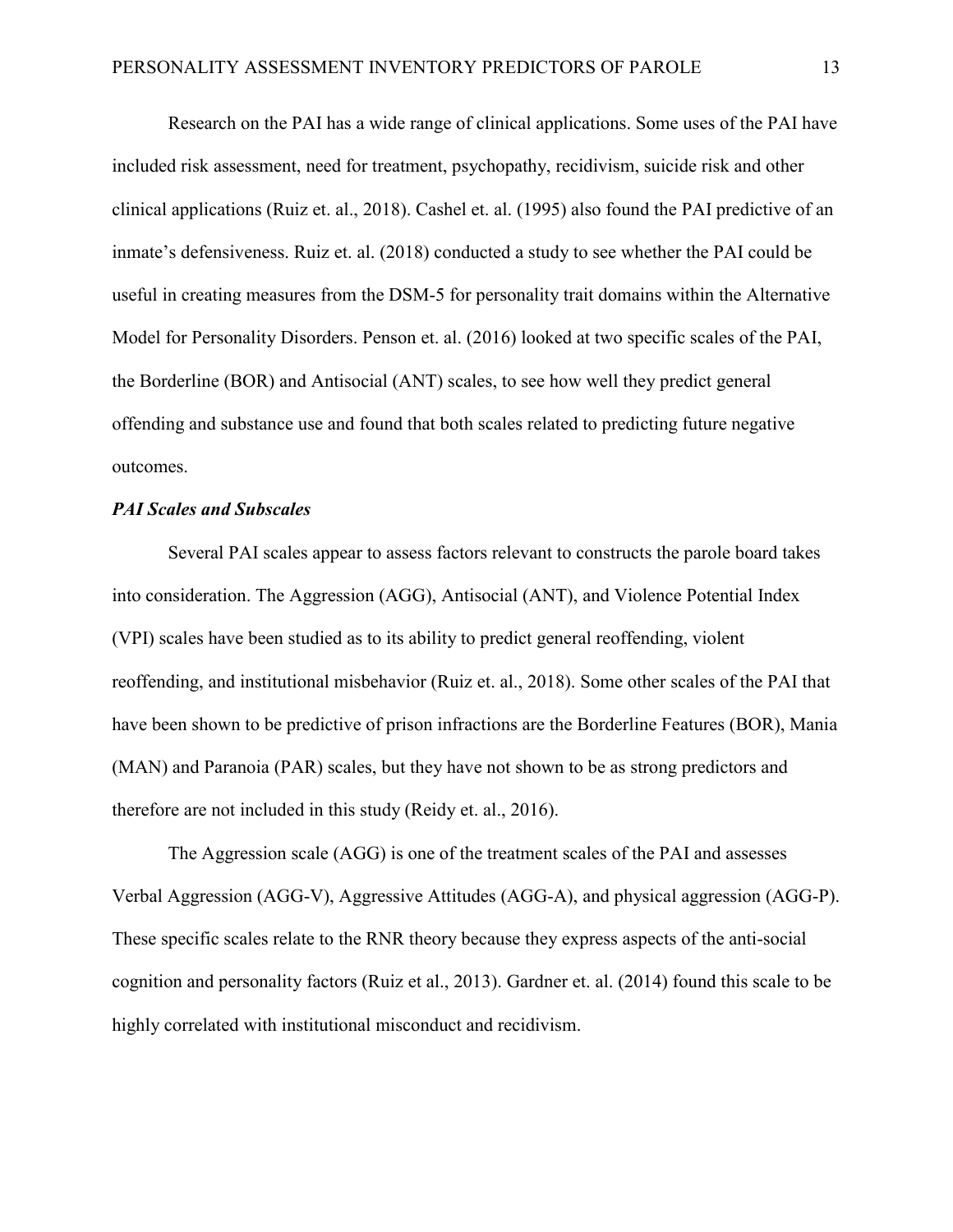The Antisocial scale (ANT) is a clinical scale that assesses antisocial personality characteristics and antisocial behavior. The Antisocial Behaviors subscale (ANT-A) taps into the history of the individual's antisocial behavior. Egocentricity (ANT-E) and Stimulus-Seeking (ANT-S) are both subscales that are associated with antisocial and psychopathic personality. The Antisocial scale is linked to institutional misconduct, general offending, and violent offending for juvenile offenders (Ruiz et. al., 2013). Reidy et. al. (2016) found that the ANT scale was predictive of recidivism and aggression. Furthermore, Edens & Ruiz (2009) found that the ANT scale is correlated with institutional misconduct for both aggressive and nonaggressive misconduct. However, Gardner et. al. (2015) found that this scale was slightly stronger as a predictor of violent offenses than non-violent types of institutional misconduct. The same study found that the Aggression scale (AGG) and Antisocial scale (ANT) scale had incremental validity for predicting recidivism and institutional misconduct in comparison to other scales.

Lastly, the Violence Potential Index is a measure of the individual's risk of violence and includes the personality and clinical aspects of the PAI. There are twenty risk-related features drawn from the other scales and subscales that comprise of this scale (Groth-Marnat, 2016). It was created to enhance the AGG scale and assess dangerousness. Violence Potential Index scores range from 0-20. This scale is a supplemental of the Aggression scale (AGG) of the PAI. Individuals who receive a score over nine are considered moderate risk and those over a score of 17 are considered a marked risk of violent behavior. Research has found that the VPI is associated with anger, hostility, psychopathy, and poor judgment (Crawford et. al., 2007). Although, their meta-analytic review by Gardner et. al. (2015) found that the VPI's relation to recidivism and misconduct was mixed.

#### **Current Study**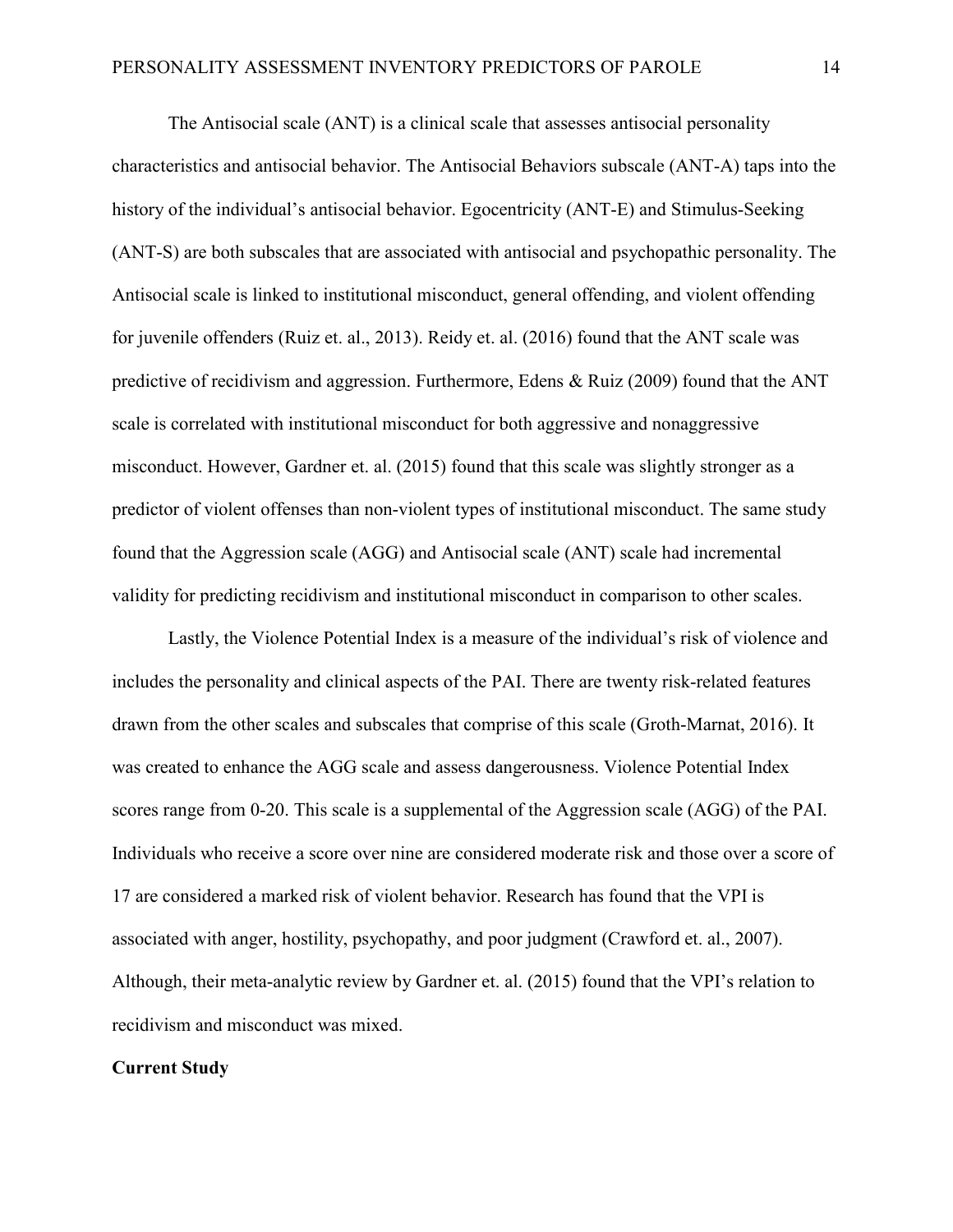The current study assessed the relationship between parole decisions and scores on selected subscales of the parole candidate's PAI. These subscales have been prominent in previous research looking at recidivism and institutional misconduct but have not been used to directly predict parole. The subscales of the PAI assessed were the ANT, AGG, and VPI subscales. These subscales were chosen because previous research has shown that they are predictive of institutional misconduct, violence, and recidivism (Gardner et. al., 2014; Ruiz et. al., 2013).

Certain demographic information such as race and age of the offender was also utilized. The number of disciplinary reports and their participation in rehabilitation programs was also assessed. These variables were tested in combination with the PAI subscales to assess parole decisions of the individuals in the database. Based on the literature, the following hypotheses were tested:

- 1. The PAI scales of ANT, AGG, and the VPI will be positively associated with the length of parole review.
- 2. The number of disciplinary reports will be positively associated with the length of parole review.
- 3. Those with lower participation in programs will also have longer parole reviews.
- 4. There will be a positive relationship between the number of disciplinary reports and low program participation and scores on the PAI scales.

#### **Method**

#### **Participants**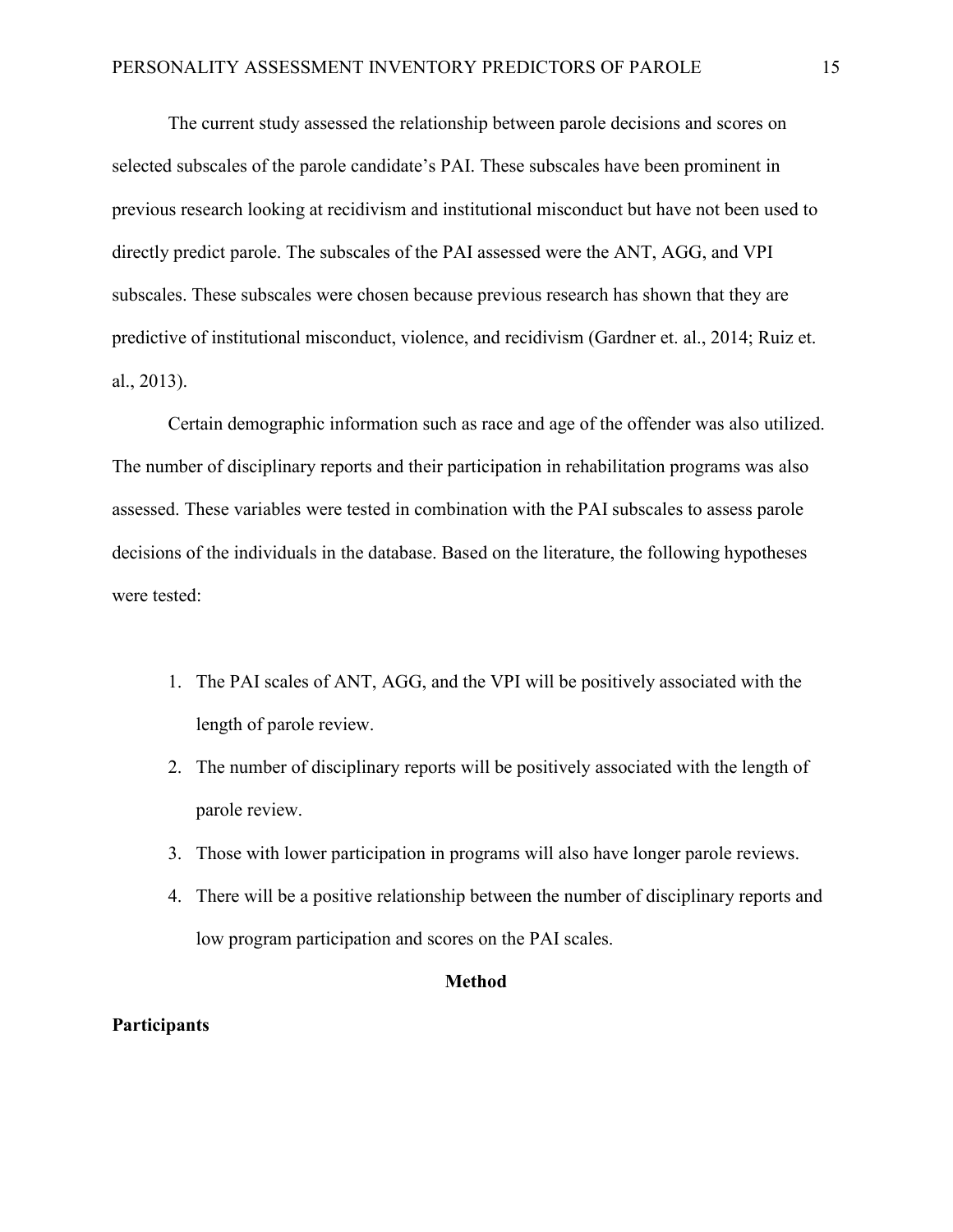The participants in this study consisted of 21 men  $(N=21)$  convicted of homicide as a juvenile who were eligible for parole. Our database consisted of individuals whose age ranged from 14-18 years at the time of their offense. Any individual in the database that was over the age of 18 at the time of their offense was excluded from any analyses since the primary focus is on juvenile homicide offenders. If any of the participants have not yet had a parole hearing, they were excluded from the study. This study was approved by the Roger Williams University Human Subjects Review Board. The study meets the ethical standards for research promulgated by the APA.

#### **Materials**

All relevant information was gathered from forensic mental health assessments. All identifying information was removed from the data to protect the individual's identity. Multiple raters coded a random sample of the same case to ensure interrater reliability and a codebook was developed and used to help guide coding of various variables. Variables used from this database relevant to this study include demographics, the PAI, disciplinary reports, and the individual's participation in programs.

#### *PAI*

The Personality Assessment Inventory is a self-administered test composed of 344 different statements that measure how true the statement is for an individual. All the participants in this study completed this assessment and their t-scores were entered in the database. There are 22 nonoverlapping scales on the PAI that include validity scales, clinical scales, interpersonal scales, and treatment-related scales. The PAI is generally accepted in the fields of clinical and forensic psychology and has been shown to have high construct validity. The scales of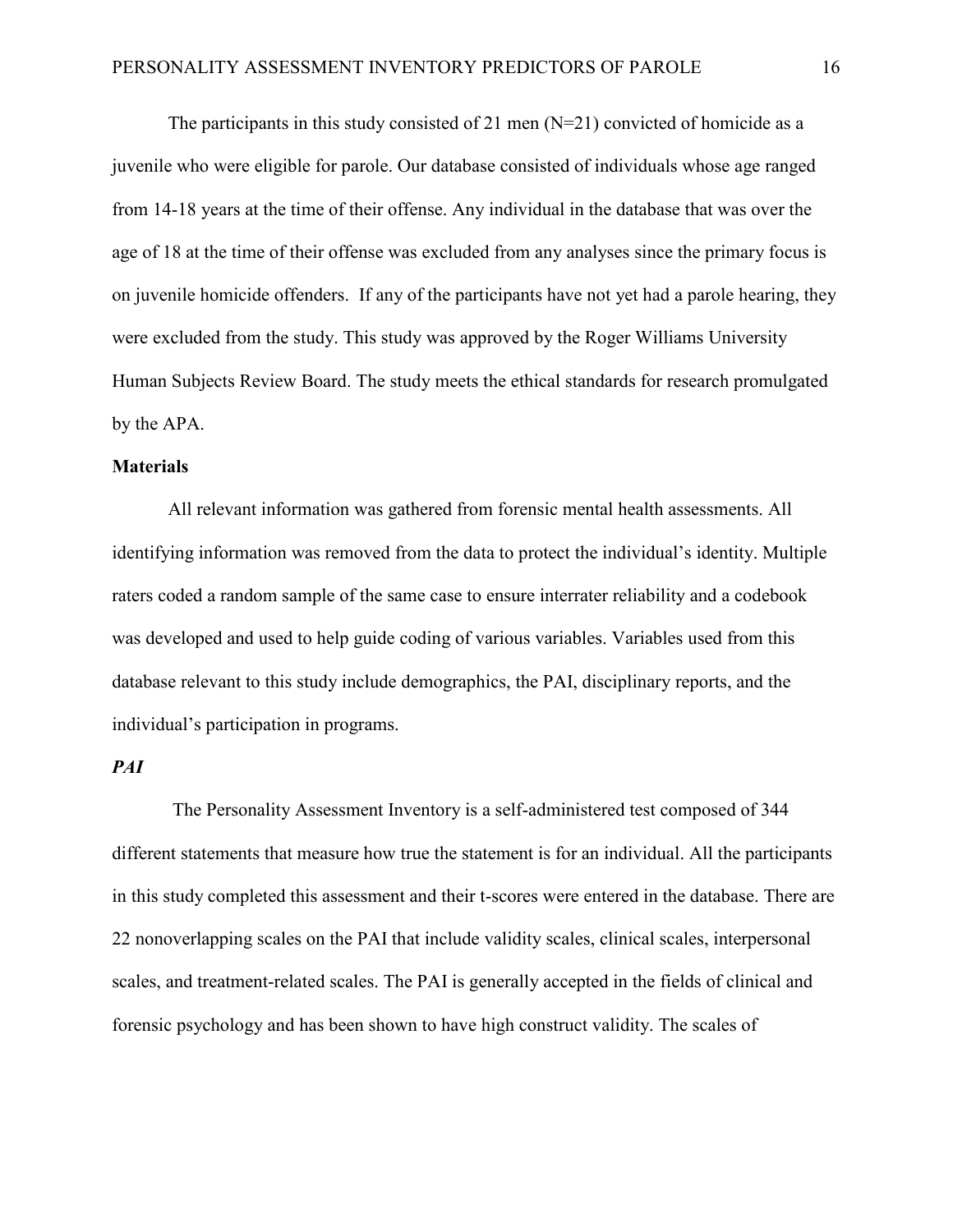Aggression (AGG), Antisocial (ANT) and the Violence Potential Index (VPI) are the three scales that were used in this study.

#### *Forensic Mental Health Assessments (FMHA)*

FMHAs were used to obtain information about the individual's history, variables related to the crime, disciplinary reports, level of program participation, and parole hearing decisions. The FMHAs were comprised of interviews with the parole candidate, collateral sources of information (i.e., parents, spouse, significant others, siblings, and other social supports), review of relevant records, and the results of psychological test, such as the PAI.

#### **Design and Procedure**

This archival research study using FMHAs conducted for the purpose of their parole review hearing. This data was coded and entered into an electronic data file comprised of demographic, family, childhood, educational, mental health, substance use, criminal history, and homicide-related variables. Various raters coded a random sample to ensure interrater reliability. We tested the relationship between the PAI scales, number of disciplinary reports (both violent and non-violent) and participation in rehabilitation programs on parole decisions. Any individual who scored in the clinically significant range on the Infrequency scale (INF) and the Inconsistency scale (ICN) will be removed to ensure more valid and reliable results. The cut off score of 75T for INF and 73T for the ICN is as suggested by Morey (1991, 1996).

#### **Results**

The data was analyzed using SPSS and examined the T-scores on the PAI, the number of disciplinary reports, and level of participation in treatment to determine which are predictive of parole decisions. The parole decisions are coded from 0 (paroled) to 5 (5-year-review date). The number of disciplinary reports were coded as 0 (0-5 disciplinary reports), 1 (6-15 disciplinary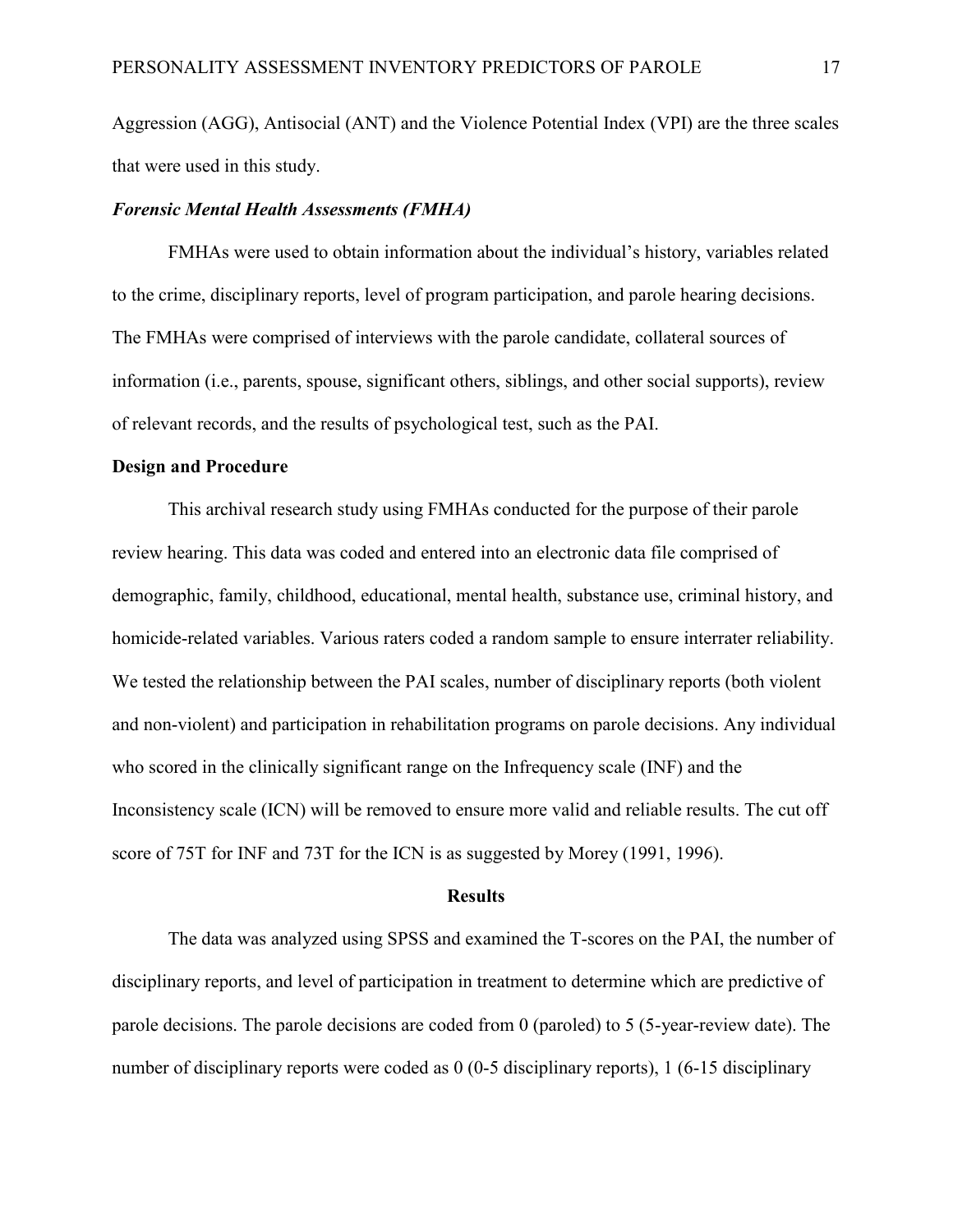reports), or  $2$  ( $>15$  disciplinary reports). The level of program participation was coded as 0 (absent), 1 (partial), or 2 (present). The PAI was coded as the T-score obtained from the Clinical Interpretive Report created by Morey (1991). The level of inter-rater reliability was not calculated because all the variables were objective. The variables of interest were first analyzed using bivariate correlations and then entered into a regression analysis to derive a predictive model of parole decision-making.

Some cases had to be removed from our analysis because, although they were parole cases, they had not yet had a parole hearing  $(N=4)$ . This left us with a sample of 24 participants. An additional 3 had to be removed because they did not have VPI scores. The final sample included 21 juvenile homicide offenders. No participants had over the suggested cut off T-score of 75 for Infrequency and 73 for Inconsistency (Morey, 1991).

#### **Demographics**

The mean age at the time of their offense was 16.50 (*M*=16.50, *SD*=1.23). The youngest juvenile offender was 13.5 years of age. The majority of our sample identified as White (40.0%) or African American (40.0%) with some identifying as Asian (4.0%), a mixed race (8.0%), or Latino  $(8.0\%)$ . Twenty-four percent of the sample was paroled  $(n=6)$ ,  $8\%$  of the unparoled received a 2-year setback (n=2), 28% of them received a 3-year setback (n=7), 8% of them received a 4-year setback (n=2), and 16% of them received a 5-year setback date (n=4). None of the individuals in the sample received a 1-year setback. The mean number of years given for parole decisions setback was 2.52 years (*M*=2.52, *SD*=1.86). The mean number for the level of program participation was 2.00 (*M*=2.00, *SD*=.00). The mean number of disciplinary reports was 2.24 (*M*=2.24, *SD*=2.89).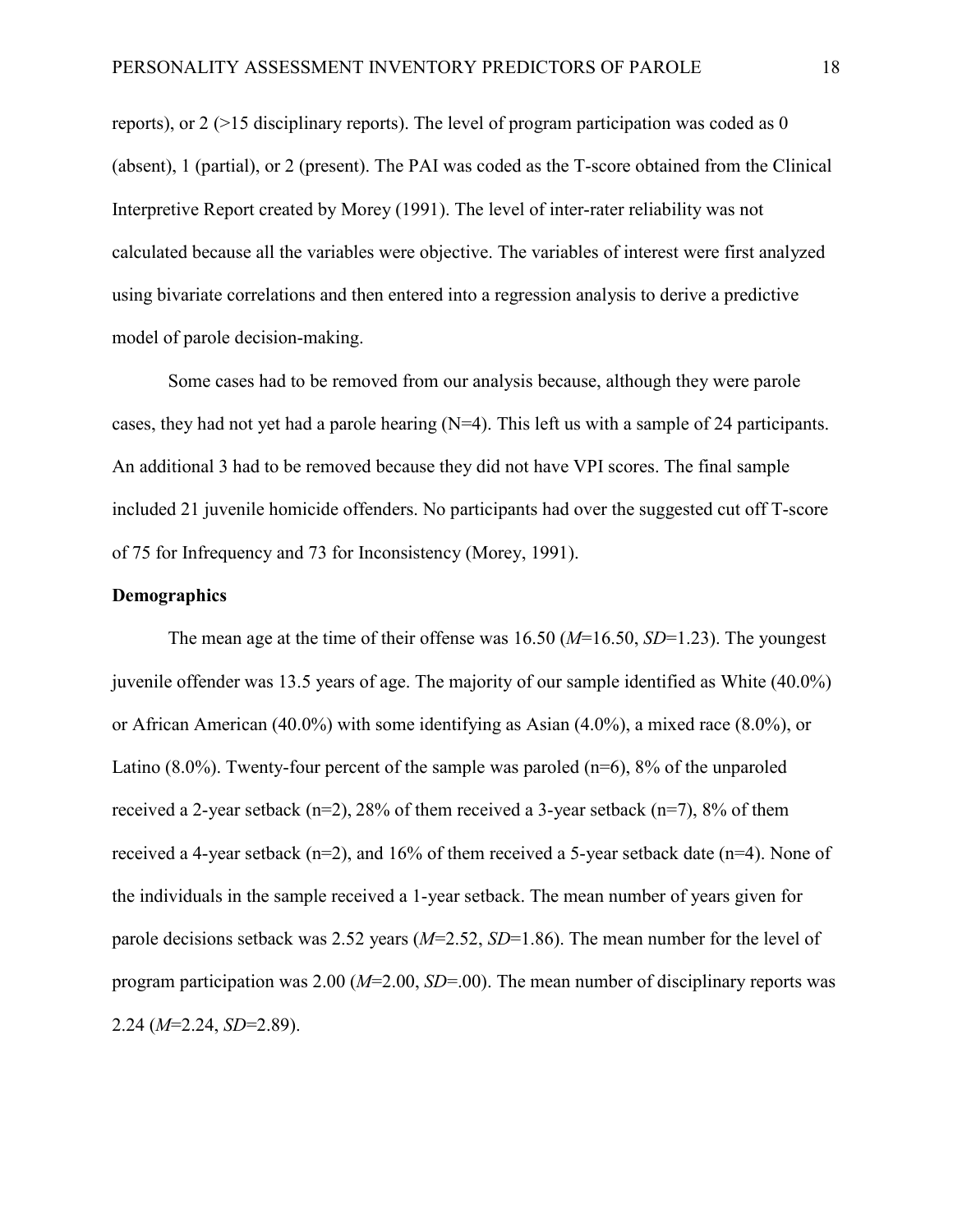The mean score on the Aggression Scale was 46.16 (*M*=46.16, *SD*=6.85). The mean score on the Antisocial Scale was 55.32 (*M*=55.32, *SD*=5.20). The mean score on the Violence Potential Index was 54.14 (*M*=54.14, *SD*=10.26). See Table 1 for full demographic data.

#### **Correlations for Parole Decisions and Predictors**

A series of bivariate correlations were calculated to test the individual relationships between parole decisions and each of the PAI scales and the number of disciplinary reports. The level of program participation could not be analyzed because all participants were rated as two on this variable. See Table 2 for the full correlation analyses.

The correlation between the number of disciplinary reports and parole decision was not statistically significant and was a small positive relationship, *r*= .245. The correlation between the Aggression scale and parole decision was not statistically significant and was not meaningful,  $r = .083$ . The correlation between the Antisocial scale and parole decision was not statistically significant and was not meaningful,  $r=$  -.049. The correlation between the Violence Potential Index and parole decision was not statistically significant and was not meaningful, *r*= .118. The correlation between the Violence Potential Index and the Antisocial scale was statistically significant and had a strong positive relationship, *r*= .521. The correlation between the Violence Potential Index and the number of disciplinary reports was statistically significant and had a moderate positive relationship, *r*= .459.

#### **Hierarchical Multiple Regression Analyses**

A hierarchical multiple aggression was used to assess the ability of three PAI full scales (AGG, ANT, and VPI) to predict parole outcomes after controlling for the influence of disciplinary reports and level of program participation. Program participation was not included in the analysis because all individuals had the same participation rating of 2 and therefore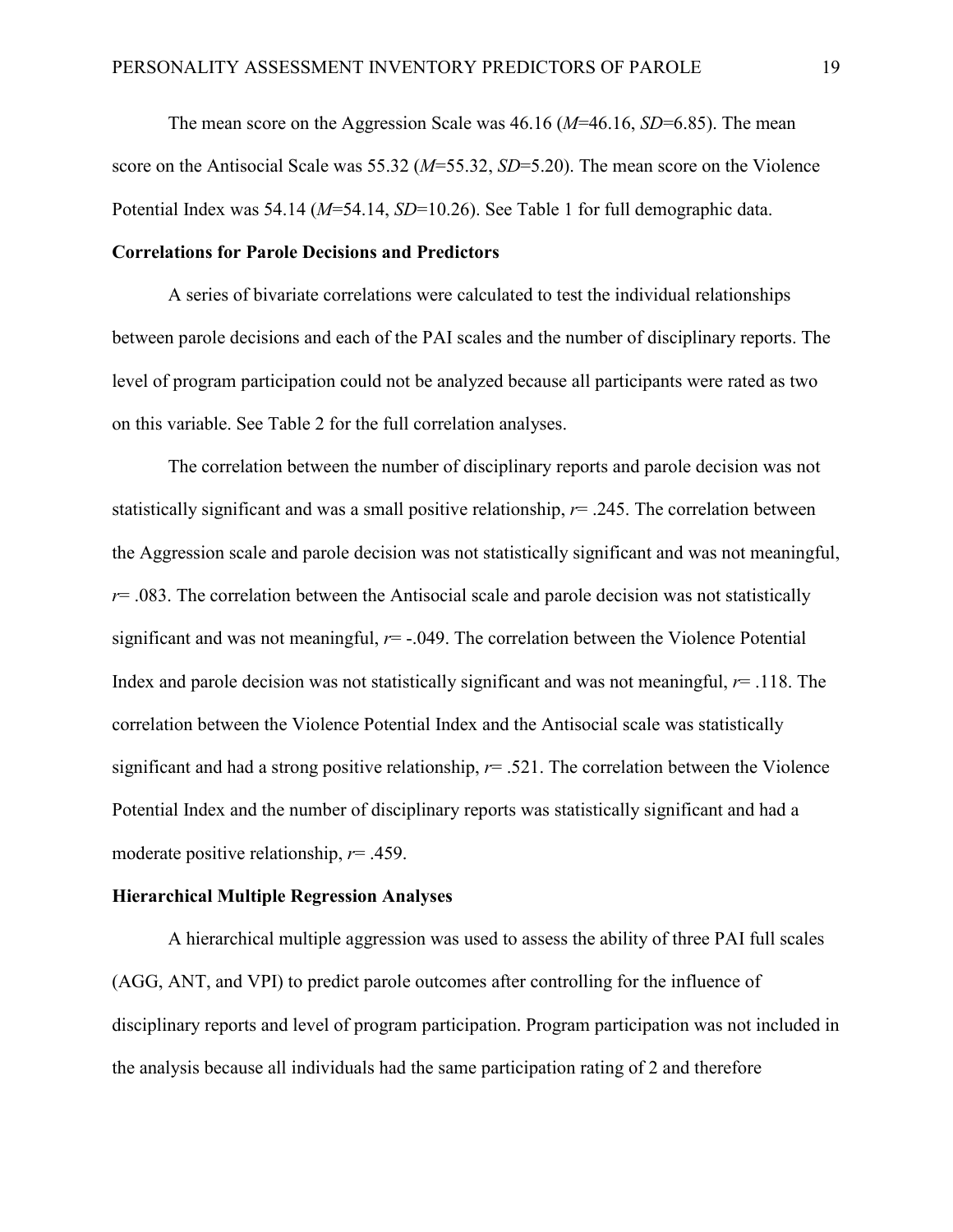contributed nothing to the model. Preliminary analyses were conducted to ensure no violation of the assumptions of normality, linearity, multicollinearity, and homoscedasticity. The number of disciplinary reports was added at Step 1, explaining 6.0% of the variance of parole outcomes. After entry of the PAI scale of Aggression at Step 2 the total variance explained by the model as a whole was  $6.0\%$ ,  $F(1, 16) = 1.022$ ,  $p = .327$ . The Aggression scale score explained no additional variance in parole decisions after controlling for the number of disciplinary reports, *R* squared change = .00, *F* change  $(2, 15) = .479$ ,  $p = .628$ . The Antisocial scale was entered at Step 3 and the total variance explained by the model as a whole was  $8.2\%$ ,  $F(3, 14) = .416$ ,  $p = .744$ . The control measures explained an additional 2.2% of the variance after controlling for the number of disciplinary reports, *R* squared change = .022. The VPI scale was entered in Step 4 and the total variance explained by the model as a whole was  $8.8\%$ ,  $F(4, 13) = 313$ ,  $p = .865$ . In the final model, there were no statistically significant control measures. See Table 3 for the results of the hierarchical regression.

#### **Discussion**

The purpose of this study was to examine whether the scales on the PAI could predict parole decisions. It was predicted that there would be a positive association among the PAI subscales of Aggression (AGG), Antisocial (ANT), and the Violence Potential Index (VPI) and the decision to parole or the length of the review date. It is also predicted that the number of disciplinary reports will be positively associated with the length of parole review, and those with lower participation in programs would also have longer parole reviews. Lastly, we predicted there would be a positive relationship between the number of disciplinary reports, low program participation, and scores on the PAI scales.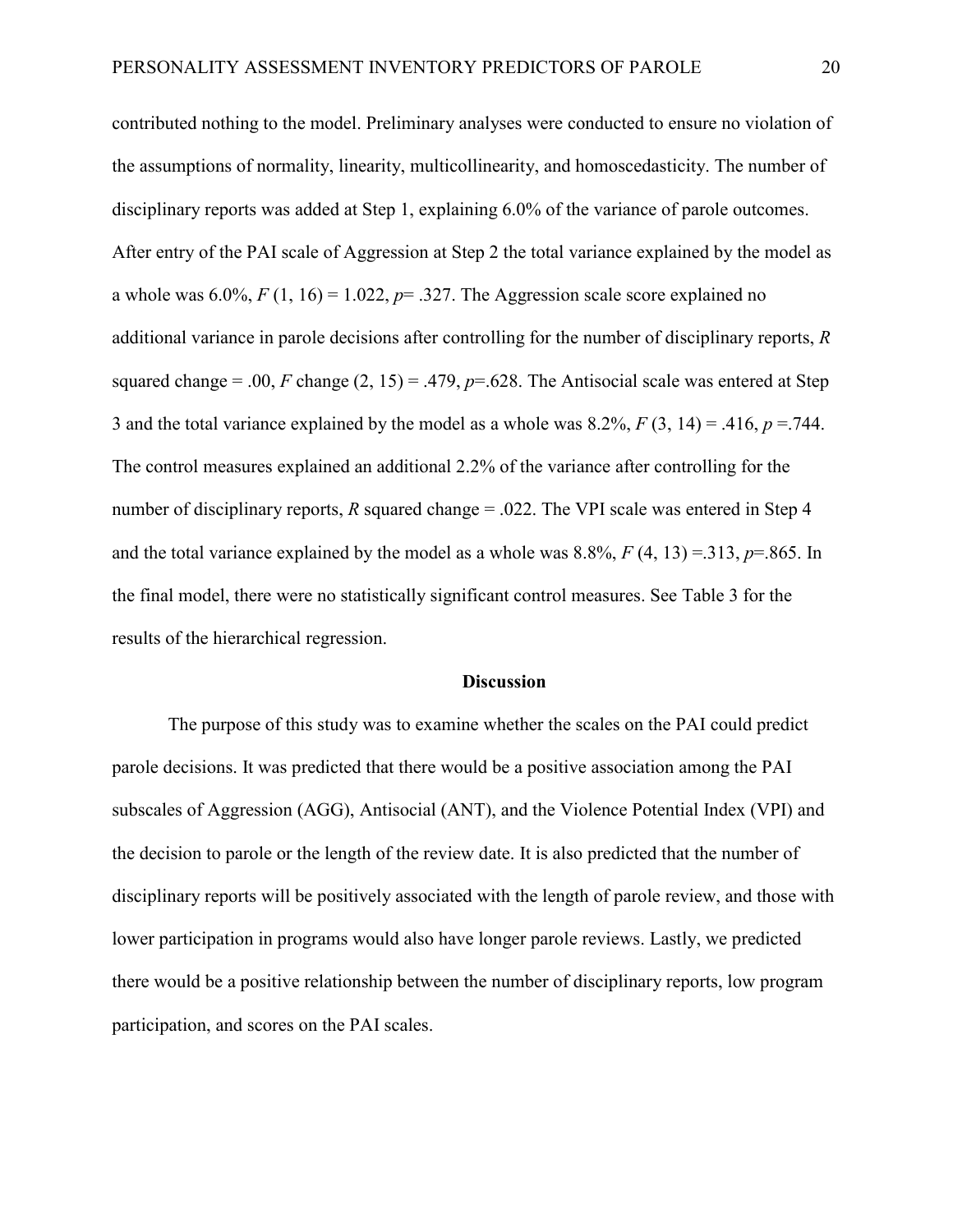Contrary to our predictions, the Aggression, Antisocial Scales, and Violence Potential Index on the PAI did not contribute to the prediction of parole decisions. Although we did not find them predictive of parole, the Violence Potential index may have some relationship to disciplinary reports. In fact, the increased number of disciplinary reports correlated with greater violence potential as assessed by the PAI.

These relationships had a moderate relationship and could be something to further explore. The number of disciplinary reports had a small relationship to parole decisions and could be less statistically significant because of our small sample size. We did not find a significant relationship between the PAI subscales on parole decisions. We were not able to identify any relationships between program participation with the number of disciplinary reports or the PAI scales. Therefore, our study did not provide strong evidence of using the PAI to determine which juveniles facing JWOP are beyond the reach of rehabilitation and are likely to persist in their violent offending across the life course.

#### **Limitations**

One possible limitation to our study is that the PAI is a self-report. Since these are realworld evaluations where the individuals being interviewed have high stakes there is incentive for response bias. Research indicates that the self-report measures may provide some valuable information about risk formulations (Morey, 1991). The PAI also provides scales to check for positive impression management and negative impression management. Although our study included scales to look for high infrequency and inconsistency scores, the positive and negative impression management scores could also be useful to include when using a self-report measure.

Another limitation to our study was the small sample size. This could be a reason why we did not find any significant results since it decreases our statistical power and possibly leads to a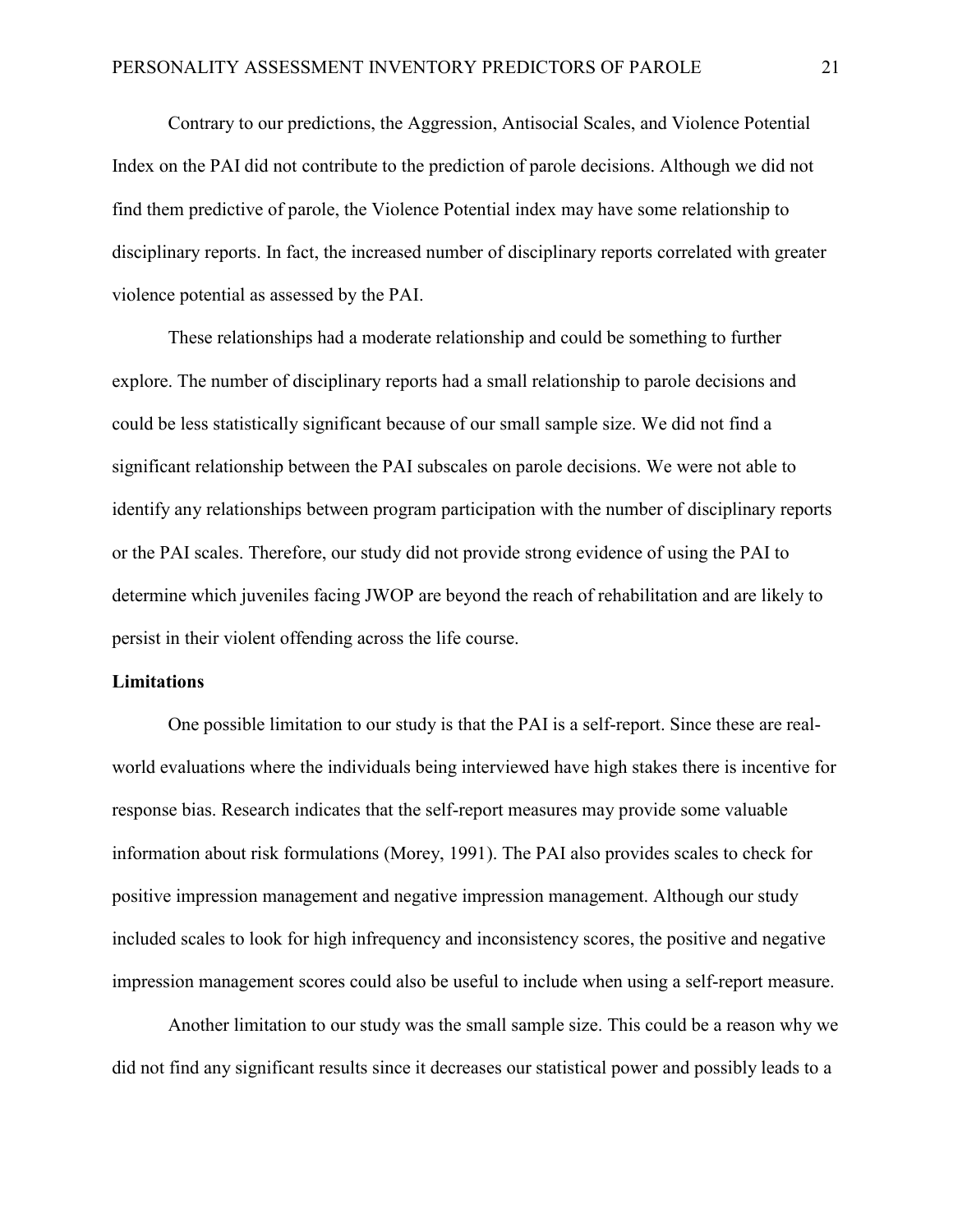Type II error. One possible reason for the small sample size could be due to having such a specialized group of individuals. All these individuals committed crimes at such a young age, and our sample was even more selective by focusing on individuals who committed murder.

Another limitation to this study was that everyone in our sample scored high on program participation, which meant our data had no variance and a very restricted range. There could be a few possible reasons for this. One reason could be that it is not very predictive of parole because the individuals are anticipating parole and have high program participation to make a good case for the parole board. Therefore, program participation is uniformly high among inmates anticipating an upcoming parole hearing. Another reason could be that we did not operationalize the variable precisely enough. This variable was rated as either absent, partial, or present. It could be better to operationalize this variable by the number of programs that the individual participated in than a clinical rating of their program participation.

#### **Conclusions and Future Directions**

Many factors go into the parole decision-making process, and previous research has looked at institutional misconduct as a predictor. The purpose of this study was to expand the research on parole decision making and examine the subscales of the PAI (ANT, AGG, and VPI subscales) as predictors of parole. In previous research, these subscales have been shown to be predictive of institutional misconduct, violence, and recidivism (Gardner et. al., 2014; Ruiz et. al., 2013). Although our study did not find these scales to be predictive of parole, there are many possible future directions pointed to by this research. Future research should use a larger sample size. A more diverse sample should be tested, specifically female juvenile offenders or nonhomicide offenders. The PAI has various other scales that could be assessed with parole decisions, such as the level of social support scale.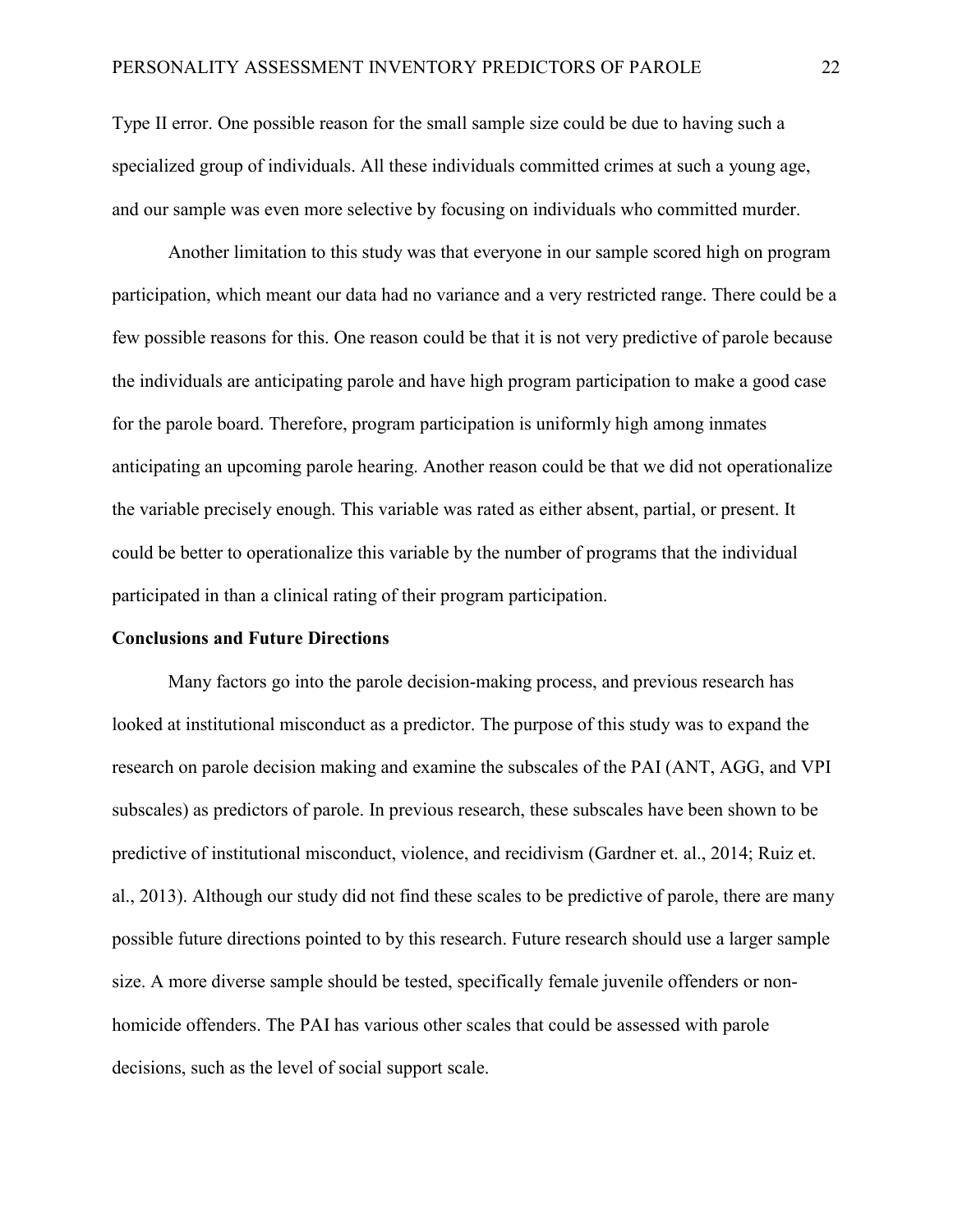Another future direction that could be utilized could be to separate the individuals into two groups: those who got parole and those who didn't. By running T-tests on the two groups, one could see how the individuals' scores on the PAI differed between those who were paroled and those who received a setback date. This research could even further be expanded to look at differences between juvenile offenders and adult offenders.

This research did not find the PAI to be predictive of parole decisions, but due to our small sample size our statistical power was limited and the PAI should be further utilized in this type of research.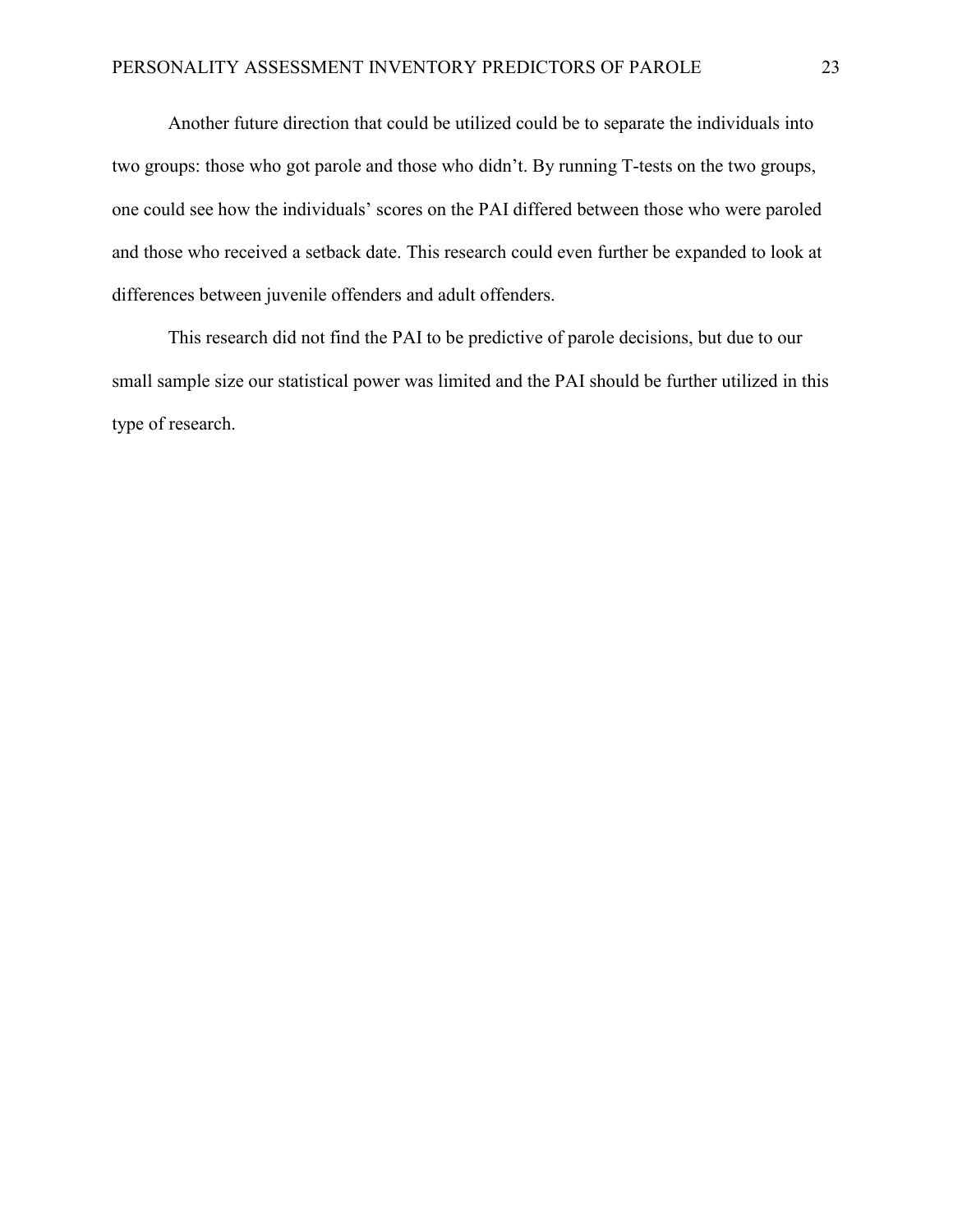#### **References**

- Arnold, S., Flack, D., & Heilbrun, K. (2018). Risk assessment and juvenile resentencing: A critical analysis. *Behavioral sciences & the law*, *36*(5), 576-586.
- Barnes-Lee, A. R. (2020). Development of protective factors for reducing juvenile reoffending: a strengths-based approach to risk assessment. *Criminal justice and behavior*, *47*(11), 1371-1389.
- Blakemore, S. J., & Robbins, T. W. (2012). Decision-making in the adolescent brain. *Nature neuroscience*, *15*(9), 1184-1191.
- Bonta, J., & Andrews, D. A. (2007). Risk-need-responsivity model for offender assessment and rehabilitation. *Rehabilitation*, *6*(1), 1-22.
- Bowman, E. L., & Ely, K. (2017). Examining the Predictors of Parole Release in a Rural Jail Population. *The Prison Journal*, *97*(5), 543-561.
- Casey, B. J., Getz, S., & Galvan, A. (2008). The adolescent brain. *Developmental review*, *28*(1), 62-77.
- Cashel, M. L., Rogers, R., Sewell, K., & Martin-Cannici, C. (1995). The Personality Assessment Inventory (PAI) and the detection of defensiveness. *Assessment*, *2*(4), 333-342.
- Crawford, E. F., Calhoun, P. S., Braxton, L. E., & Beckham, J. C. (2007). Validity of the personality assessment inventory aggression scales and violence potential index in veterans with PTSD. *Journal of personality assessment*, *88*(1), 90-98.
- D'Ambra, L. (1997). A Legal Response to Juvenile Crime: Why Waiver of Juvenile Offenders Is Not a Panacea. *Roger Williams University Law Review*, *2*(2), 4.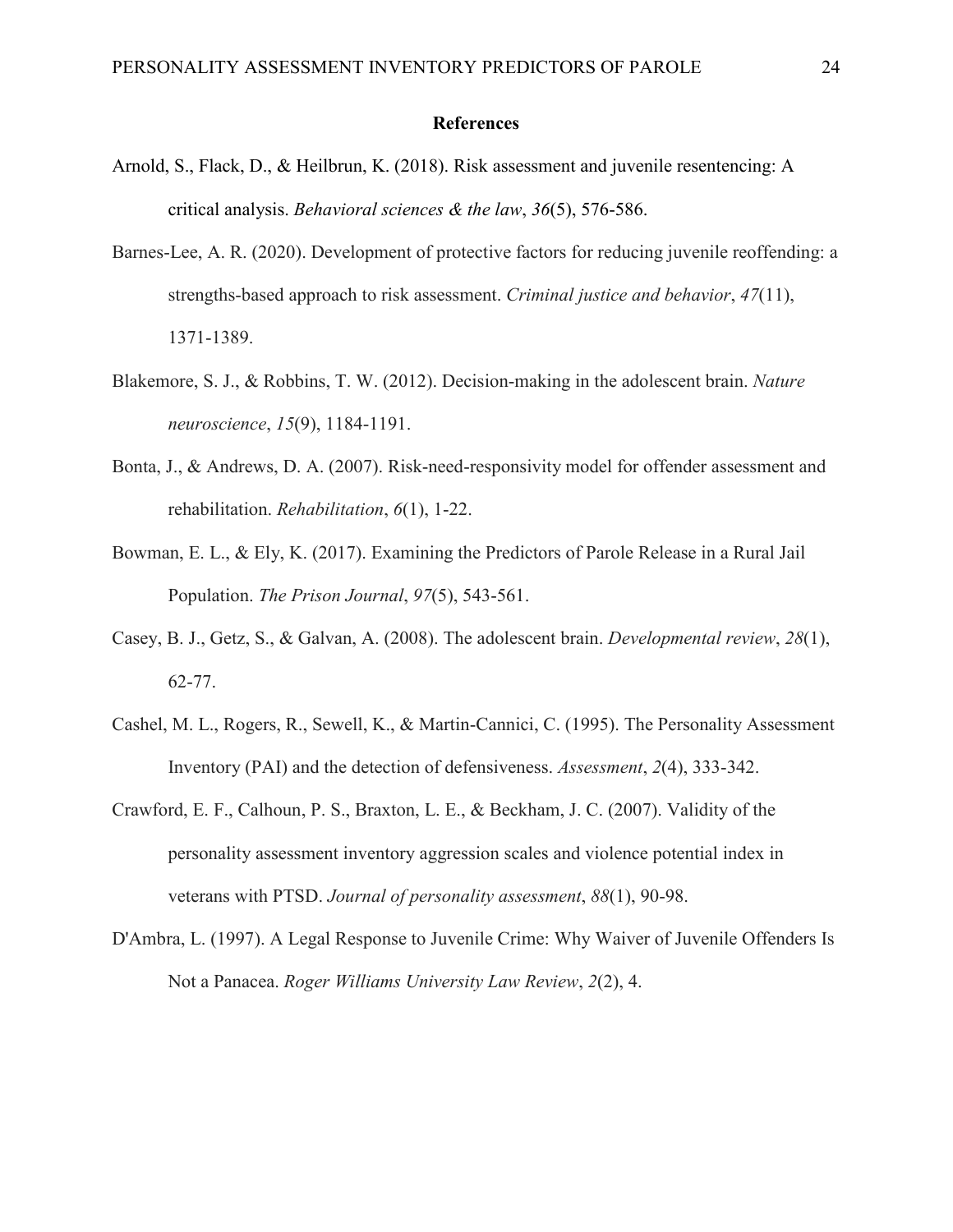- DeLisi, M., Piquero, A. R., & Cardwell, S. M. (2016). The unpredictability of murder: Juvenile homicide in the pathways to desistance study. *Youth violence and juvenile justice*, *14*(1), 26-42.
- DiCataldo, F., & Everett, M. (2008). Distinguishing juvenile homicide from violent juvenile offending. *International Journal of Offender Therapy and Comparative Criminology*, *52*(2), 158-174.
- Edens, J. F., & Ruiz, M. A. (2009). Predicting institutional aggression by defensive prison inmates: An examination of the Personality Assessment Inventory treatment consideration scales. *International Journal of Forensic Mental Health*, *8*(3), 178-185.
- Gardner, B. O., Boccaccini, M. T., Bitting, B. S., & Edens, J. F. (2015). Personality Assessment Inventory scores as predictors of misconduct, recidivism, and violence: A meta-analytic review. *Psychological Assessment*, *27*(2), 534.
- Giunta, J. (2007). Roper v. Simmons: The execution of juvenile criminal offenders in America and the international community's response*. John's J. Legal Comment.*, *22*, 717.

*Graham v. Florida*, 560 US 48 (2010).

Groth-Marnat, G. and Wright, A. Jordan. (2016). *Handbook of Psychological Assessment*. New York: Wiley.

Haas, G. (2019). *Parole Decisions for Lifers: 2018.* The Lifers' Group Inc. <http://www.realcostofprisons.org/writing/haas-parole-decisions-for-lifers-2018.pdf>

Hail-Jares, K. (2015). What we talk about when we talk about parole: Incarcerated men's individual and communal strategies for community reentry. (Publication No. 3741548) [Doctoral dissertation, American University]. ProQuest Dissertations Publishing.

Heide, K. M. (2001). Who's in, who's out, and who's back: Follow-up data on 59 juveniles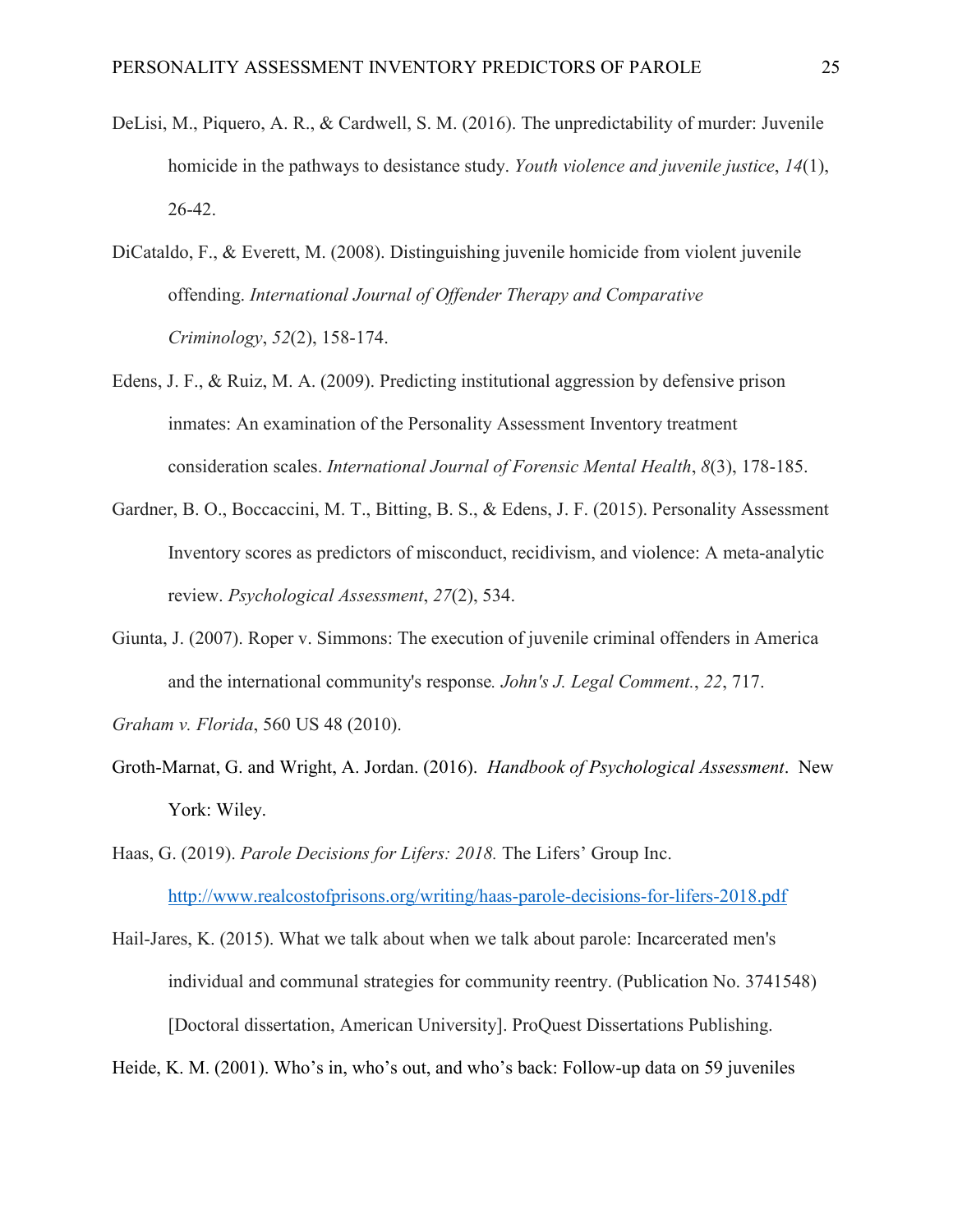incarcerated in adult prison for murder or attempted murder in the early 1980's.

Behavioral Sciences and the Law, 19, 97-108.

- Heide, K. M. (2003). Youth homicide: A review of the literature and a blueprint for action. *International journal of offender therapy and comparative criminology*, *47*(1), 6- 36.
- Human Rights Watch. (2005). The Rest of Their Natural Lives: Live without parole for child offenders in the United States. *Human Rights Watch*.
- Hussemann, J., & Siegel, J. (2020). Decision-making and holistic public defense Post-Montgomery v. Louisiana. *Criminal Justice Policy Review*, *31*(6), 886-907.
- Jiang, S., & Winfree Jr, L. T. (2006). Social support, gender, and inmate adjustment to prison life: Insights from a national sample. *The Prison Journal, 86(1), 32-55.*
- Liem, M. (2013). Homicide offender recidivism: A review of the literature. *Aggression and Violent Behavior*, *18*(1), 19-25.
- *Miller v. Alabama*. 132 S. Ct. 2455 (2012).
- *Montgomery v. Louisiana*. 577 U.S. \_\_ (2016).
- Monahon, L., & Kaban, B. (2009). *Until they die a natural death: Youth sentenced to life without parole in Massachusetts*. Children's Law Center of Massachusetts, Incorporated.
- Morey, L. C. (1991). *Personality assessment inventory*. Odessa, FL: Psychological Assessment Resources.
- Morgan, K. D., & Smith, B. (2005). Parole release decisions revisited: An analysis of parole release decisions for violent inmates in a southeastern state. *Journal of Criminal Justice*, *33*(3), 277-287.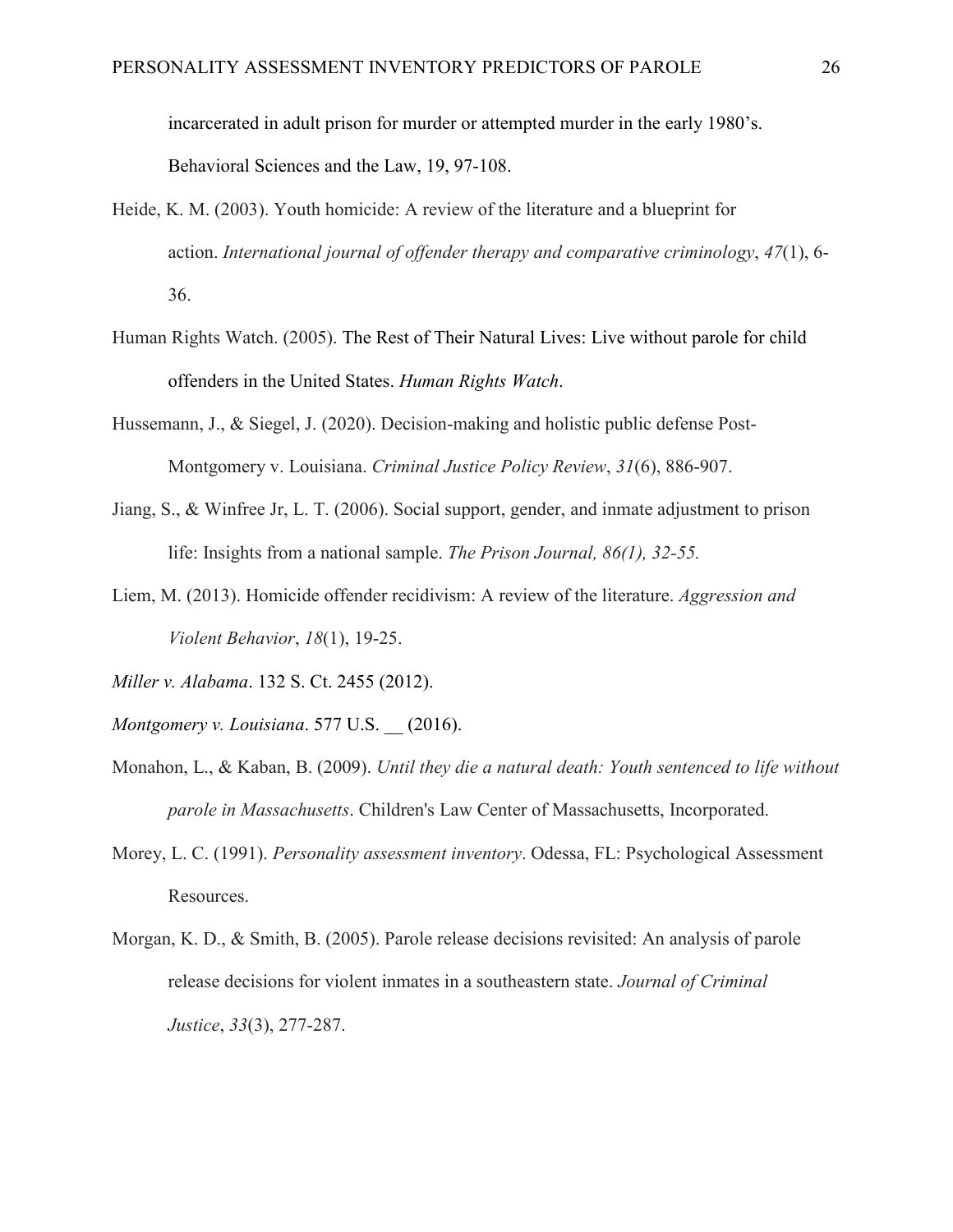- Penson, B. N., Ruchensky, J. R., Morey, L. C., & Edens, J. F. (2018). Using the personality assessment inventory antisocial and borderline features scales to predict behavior change: a multisite longitudinal study of youthful offenders. *Assessment*, *25*(7), 858-866.
- Reidy, T. J., Sorensen, J. R., & Davidson, M. (2016). Testing the predictive validity of the Personality Assessment Inventory (PAI) in relation to inmate misconduct and violence. *Psychological assessment*, *28*(8), 871.
- *Roper v. Simmons*, 543 U.S. 551 (2005).
- Ruiz, M. A., Cox, J., Magyar, M. S., & Edens, J. F. (2013). Predictive validity of the Personality Assessment Inventory (PAI) for identifying criminal reoffending following completion of an in-jail addiction treatment program. *Psychological Assessment*, *26*(2), 673.
- Ruiz, M. A., Hopwood, C. J., Edens, J. F., Morey, L. C., & Cox, J. (2018). Initial development of pathological personality trait domain measures using the Personality Assessment Inventory (PAI). *Personality Disorders: Theory, Research, and Treatment*, *9*(6), 564.
- Siegler, A., & Sullivan, B. (2011). "'Death Is Different'No Longer": Graham v Florida and the Future of Eighth Amendment Challenges to Noncapital Sentences. *The Supreme Court Review*, *2010*(1), 327-380.
- *Stanford v. Kentucky*, 492 US 361 (1989).
- Steinberg, L. (2007). Risk taking in adolescence: New perspectives from brain and behavioral science. *Current directions in psychological science*, *16*(2), 55-59.
- Steinberg, L., & Morris, A. S. (2001). Adolescent development. *Annual review of psychology*, *52*(1), 83-110.
- Zagar, R., Arbit, J., Sylvies, R., Busch, K. G., & Hughes, J. R. (1990). Homicidal adolescents: A replication. *Psychological Reports*, *67*(3\_suppl), 1235-1242.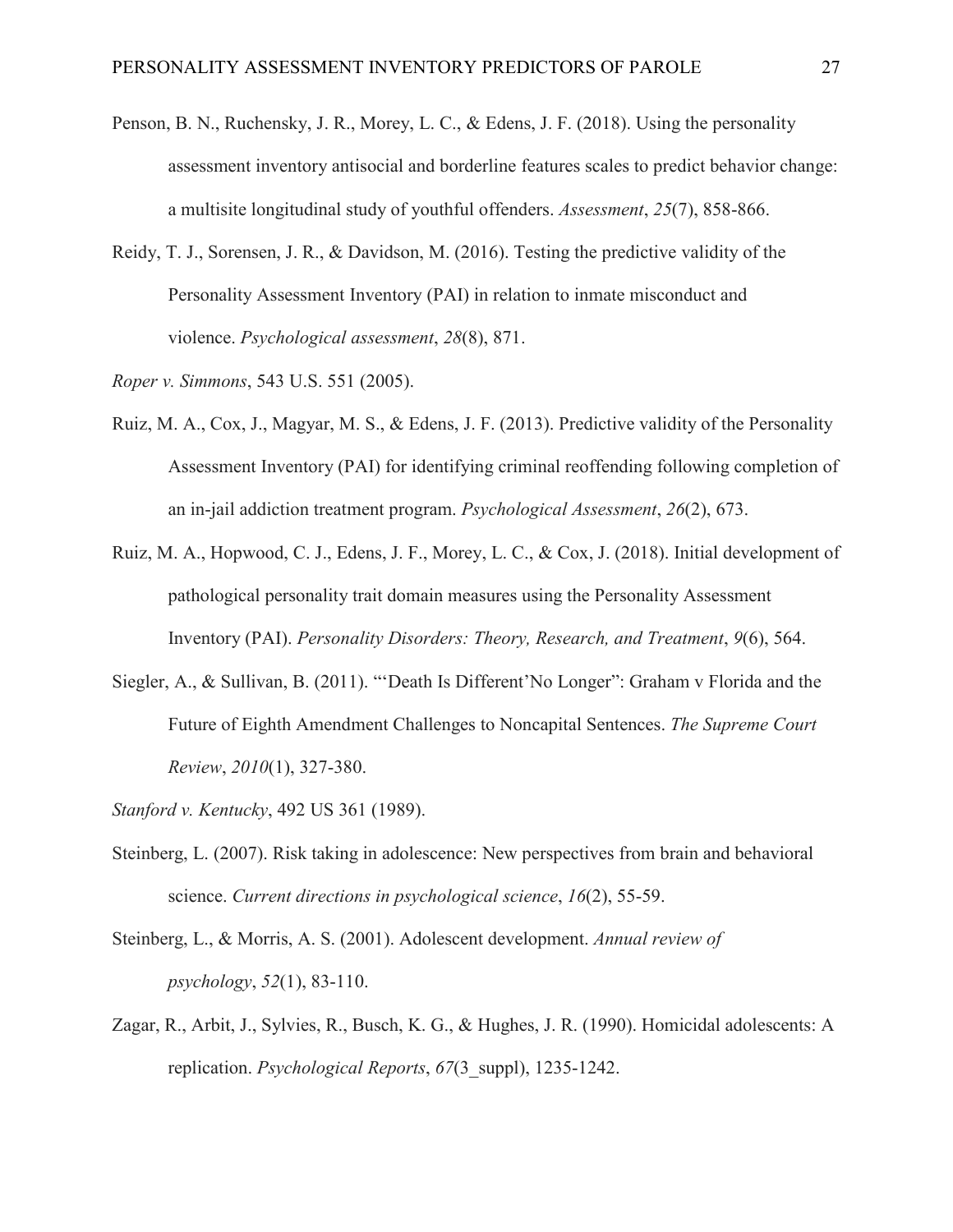## PERSONALITY ASSESSMENT INVENTORY PREDICTORS OF PAROLE 28

## **Appendix**

Table 1

## *Demographics*

| Variable                | $\frac{0}{0}$ | $\overline{N}$ |    |
|-------------------------|---------------|----------------|----|
| Race/Ethnicity          |               |                |    |
| White/ Caucasian        | 40.00%        | 10             |    |
| Black/African American  | 40.00%        | 10             |    |
| Asian/ Pacific Islander | 4.00%         | 1              |    |
| <b>Mixed Race</b>       | 8.00%         | $\mathfrak{D}$ |    |
| Latino                  | 8.00%         | 2              |    |
| Total                   | 100.00%       | 25             |    |
| Variable                | $\%$          | $\overline{N}$ |    |
| <b>Current Decision</b> |               |                |    |
| Paroled                 | 24.00%        | 6              |    |
| 1 Year Setback          | $0.00\%$      | $\mathbf{0}$   |    |
| 2 Years Setback         | 8.00%         | 2              |    |
| 3 Years Setback         | 28.00%        | $\overline{7}$ |    |
| 4 Years Setback         | 8.00%         | $\overline{2}$ |    |
| 5 Years Setback         | 16.00%        | 4              |    |
| Total                   | 100.00%       | 21             |    |
|                         | M             | <i>SD</i>      | N  |
| Age at Offense (Years)  | 16.50         | 1.23           | 25 |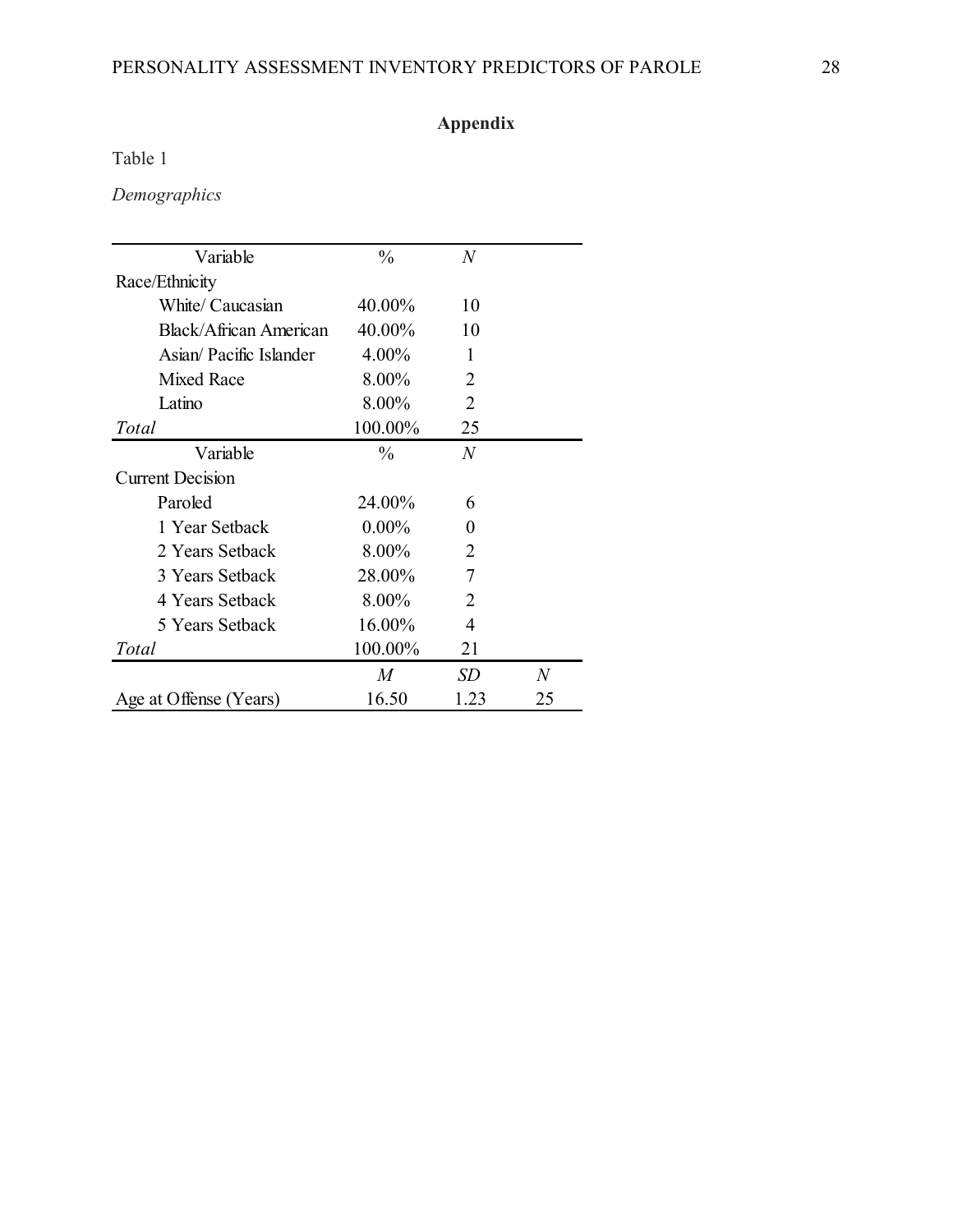*Summary of Correlations* 

| Variable                          | n  | M     | SD     |          |          |       | 4                        |  |
|-----------------------------------|----|-------|--------|----------|----------|-------|--------------------------|--|
| 1. Current Parole Decision        | 21 | 2.52  | 1.861  | -        |          |       |                          |  |
| 2. Disciplinary Reports           | 25 | 2.24  | 2.891  | 0.245    |          |       |                          |  |
| 3. Aggression Scale (AGG)         | 25 | 46.16 | 6.854  | 0.083    | 0.320    |       |                          |  |
| 4. Antisocial Scale (ANT)         | 25 | 55.32 | 5.202  | $-0.049$ | 0.360    | 0.103 | $\overline{\phantom{a}}$ |  |
| 5. Violence Potential Index (VPI) | 21 | 54.14 | 10.263 | 0.118    | $0.459*$ | 0.139 | $0.521*$                 |  |

\*Significant at the .05 level